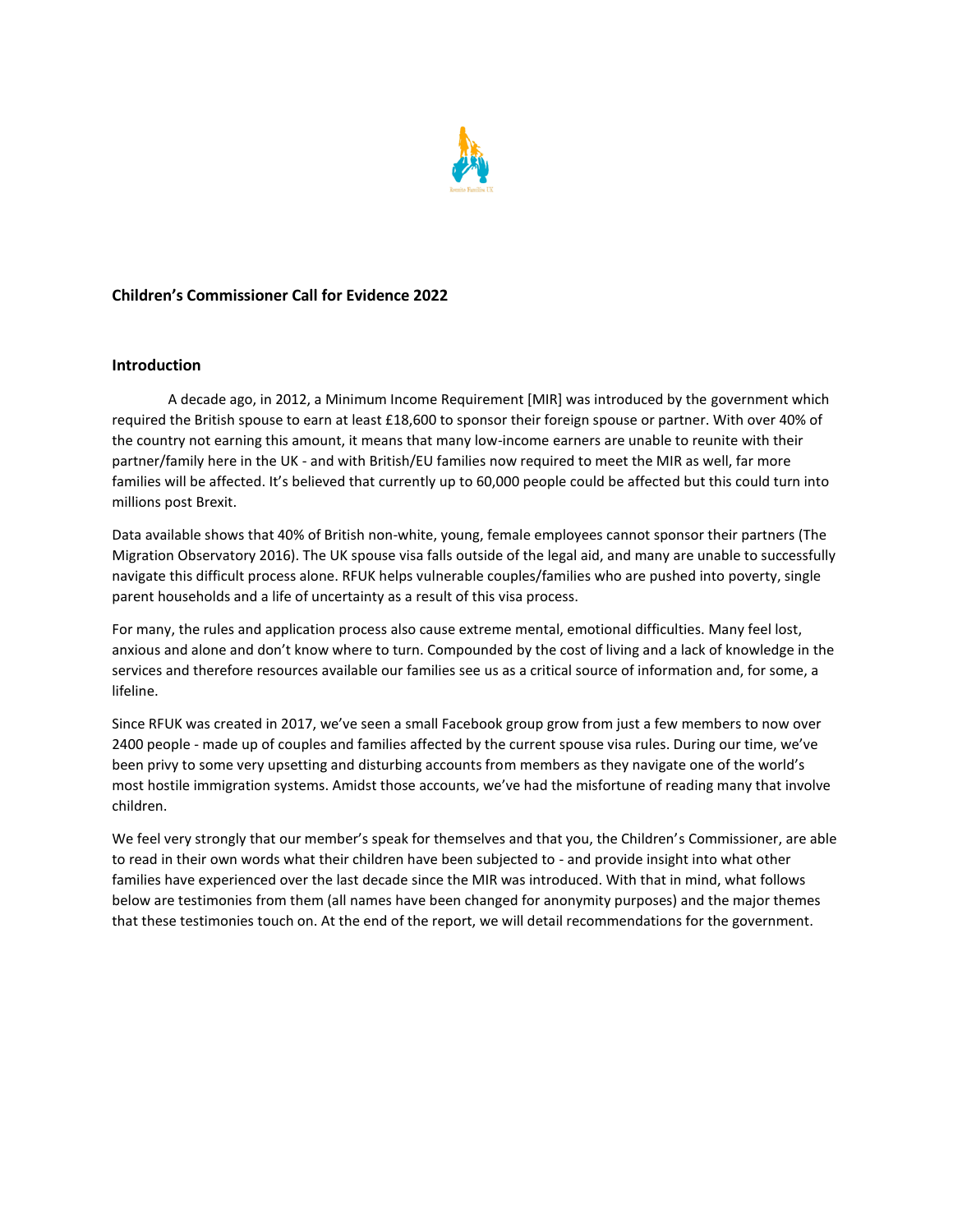## **Themes:**

## **1. Mental health impact on children**

Children with pre-existing mental health problems can have their mental health exacerbated by being trapped in this family visa rules. There is an indication from our case studies that there is a lack of understanding from medical professionals regarding the impact of immigration on these children's mental health. As illustrated by one of our members who is subjected to this visa rule in this case study below:

### *Case study 001:*

*"We have been separated since May 2019. I have my son who is a British citizen with me a, British citizen and we have my husband and my child's father from a non-EU country (prior to Brexit). We were last together in 2019 when our child was 2.2months. At 2.5 years old a few months after his papa left, he stopped talking, he went from a child who was attempting to speak to silence. No words came from his mouth. He literally turned mute. He wouldn't ask for food or drink he would just cry and point. He screamed constantly. In 2020, things progressed worse, our child was regressing, he struggled with going to nursery, now we had to get the health visitor involved, I was worried it was ASD, they all told me it wasn't. So I said is it connected to his papa and the uncertainty, they (the professionals) said yes.*

*Then 2021 hits, son has been in and out of school nursery, school nursery see the delays, they agree something isn't right. They ask about home life, we get a key worker for support, no one can believe what the government are doing to us, why they ask? Why indeed, I say. Come to April 2021, we get the appointment through and a specialist speech and language (no one can believe our luck), health visitor continues to tell me that he's ok don't worry, basically saying it's all in my head... and then the Speech and Language categorically after one hour with our boy writes a report to a pediatrician to say yes I believe he has ASD... but it's down to the specialist. Appointment is had, diagnosis there and then is given... I cried I cried grief, relief a whole mix of emotions. It's not known to be given a diagnosis in the first appointment (hence us being the lucky ones!!!)"*

As illustrated here, there can be a lack of understanding on the intimate link between immigration and mental health, which can leave children in this type of families waiting for an extended period of time before they get proper diagnosis, thus delay getting the right type of support for them. Children continues to suffer from mental health due to prolonged separation from their parents. Our case studies show that both parents and children experience an immense sense of ambiguous loss. The term ambiguous loss is coined by Pauline Boss to describe the type of "loss that remains unclear" (Boss 1999). In ambiguous loss, the family has to deal with whether a family member is present or absent. The main feature of this loss is that a family member may be physically absent but psychologically present (Falicov 2002, Solheim et al 2016). As opposed to death, where the loss is definite, ambiguous loss has no clear "defined event of loss" and "no rituals to mark it", therefore the sadness that comes with it is often not validated (Solheim and Ballard 2016, p.343). In Solheim and Ballard's study (2016), they state that ambiguous loss arises from the family's own voluntary decision to separate but also point out that the decision is not entirely their choice. Similarly, many of the families in this visa route made decision to live separately but their decisions are constraint by finances and visa requirements. Ambiguous loss takes an emotional toll on family members. This manifests as worry about safety and well-being of their partners, inability to make decisions, and never-ending grief (Solheim and Balard 2016, p.344). Ambiguous loss can then be elevated by reunification. However, as pointed out by Solheim and Ballard (2016), the ambiguity around the likelihood of reunification can increase distress. They argue that it is not necessarily the length of separation but the uncertainty around the length of separation that can lead to negative impacts on family members and relationship (p.353). Again, as demonstrated by our case studies: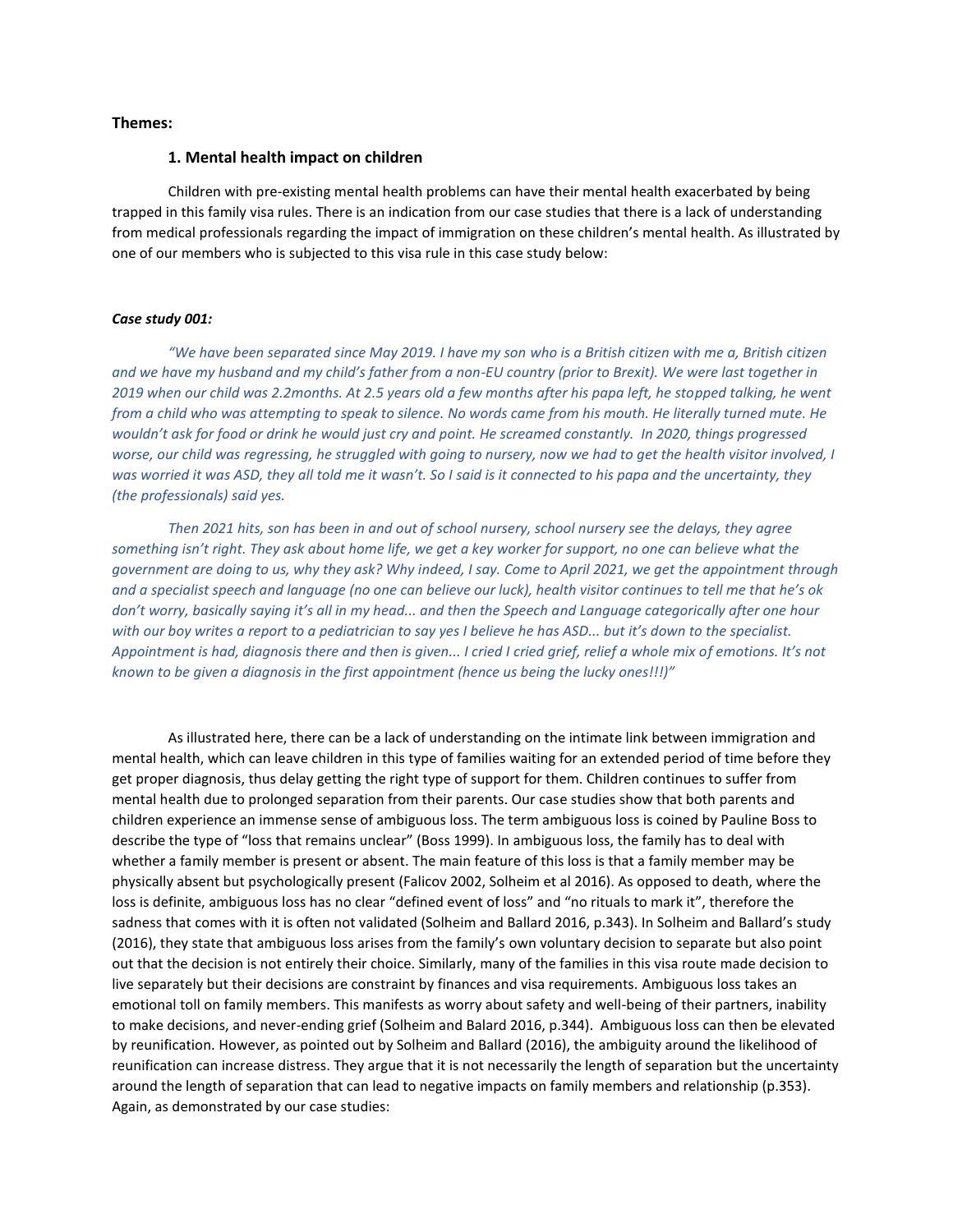## *Case study 003:*

*"The strain on everyone's mental health up to this point has been enormous. Our son (Lucas) misses his Dad terribly and often asks, (especially at bedtime) how many days it will be until we can see him. Of course, now that Tom's spousal visa is under process and his passport is with VFS (visa application centre) we can't answer this question accurately, which is frustrating for Lucas. He is used to being apart, but he's also used to having a timeframe for when he will see Daddy next, so this is really difficult to explain to him this time that none of us know when the next time that Daddy will be at home in the UK is. It's extraordinarily hard on me being the one he's asking these questions to and not having the information to be able to answer him accurately. […] For Tom, being apart from us and working a hugely stressful job in order to save for his visa has taken a huge toll on his mental health. This impacts upon Lucas definitely as he sees that both his parents are stressed about a variety of issues that most people growing up never witness. The simple task of being able to know and plan when we can next see on another over the past couple of years has been horrendous. Prior to the pandemic we had a good routine of seeing Tom every month to six weeks, but of course Covid changed everything."*

### *Case study 007:*

*"My husband and I have been together for 16 years. We moved in with each other after dating for 4 months. In the years together we have only spent max a week apart. We missed our 10th wedding anniversary in March this year because of this [visa] process. My husband is still in South Africa. Myself and our two young children 5 years and 8 years moved to the UK as we are all UK citizens but unfortunately my husband has no links to the UK apart from his wife and children. Anyway, we, the boys and I moved to the UK in August 2021. It was NOT a decision we took lightly. […] Since then I have had to reassure my children that daddy is coming (can't say when), hold them when they cry for him, try and explain a "timeline" to them, but able to give them a straight answer. When we got here we had an "event timeline" kids don't understand this whole process. So we ticked off events such as Halloween, Christmas, birthdays.... they knew Easter was our last one before daddy would come we at the time hoped for May/June this year. My eldest realised where we were in the year and said "yay, easter is done now, daddy is coming soon" And I had to tell him no he won't be here and I don't know when... do you know how hard it is for a parent to see the absolute disappointment on your child's face? It broke my heart."*

### The uncertainty around time of reunification can severely affect family planning, as illustrated below:

### *Case study 006:*

*"In 2017, way before we became parents, we found ourselves separated for 11 months because of the harsh family migration laws, mainly the minimum income requirement, that was wrongly implemented on our fiancé visa application. We met the MIR however the visa was incorrectly refused meaning our lives as a family was on hold. We had several news stories around this in 2018.*

*I have fertility issues and we so desperately wanted to have a baby but were prevented from doing so. The refusal costs us thousands in legal fees, and I lost my job because of it meaning I lost income, and also lost my mind as I*  was sectioned under 136 of the mental health act after trying to commit suicide as a direct result of the refusal. *Which meant our plans of becoming a family would be a distant reality."*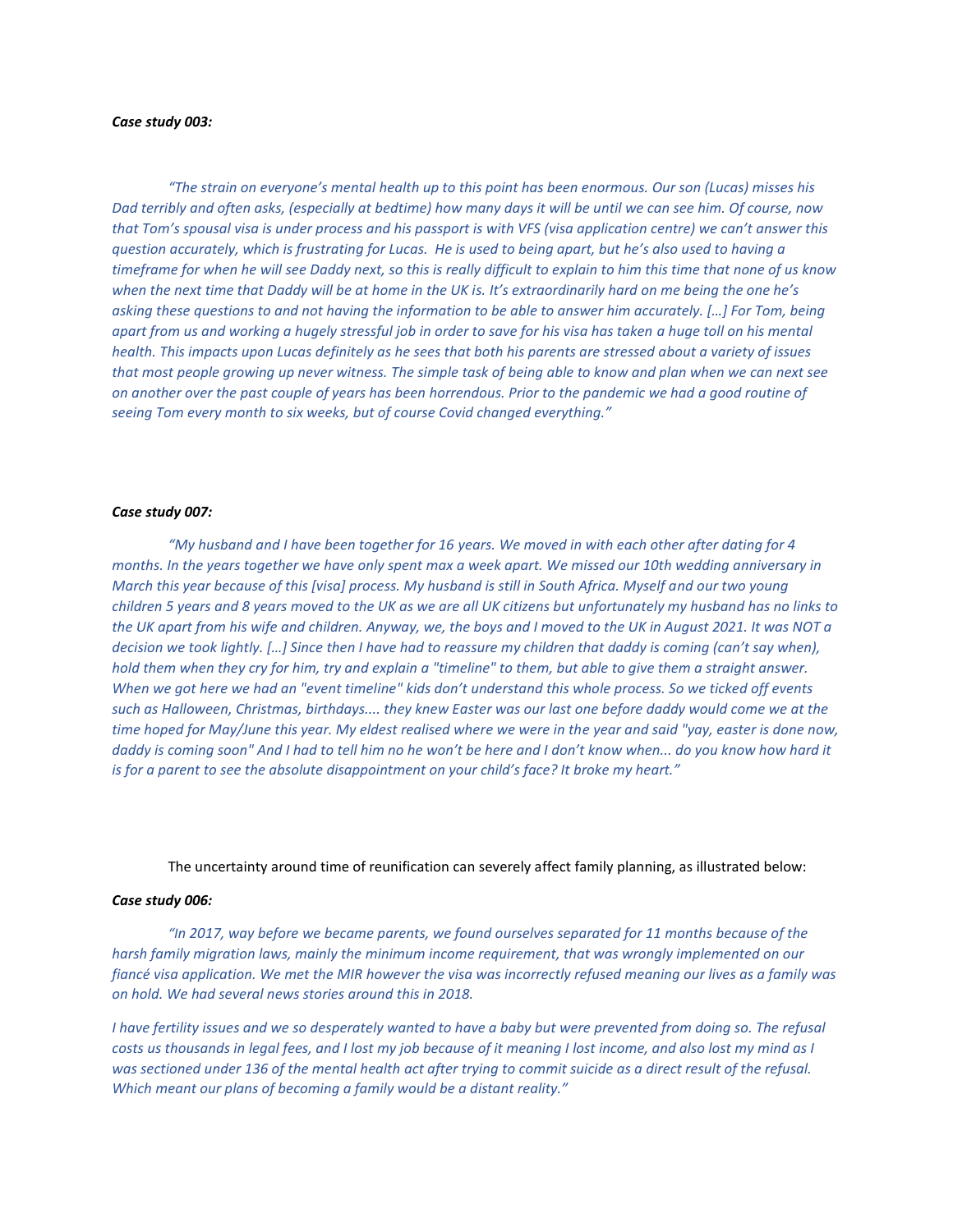## **2. Impacts on parent-child relationship**

Children develop abandonment issues and resentment toward parents who are not able to be with them due to the family visa rules. Children become angry at one or both parents and this in turn effects the parent-child relationship (some children refuse to communicate with the absent parent). Children suffer great anxiety worrying that they may be the cause of the situation their parents find themselves trapped in. The needs of the child have to come before the immigration needs of the parent and this can cause friction within the family unit.

## *Case study 004:*

*"Our situation since 2018 has changed significantly for the better; but that is only a consequence of our having been rendered completely unable to return to the UK to be reunited as a family with my daughter from a previous marriage. My wife is South African and we applied for a UK spouse visa in 2017, but were rejected upon the grounds of my having not supplied sufficient proof of my earnings to demonstrate that I was above the Minimum Income Requirement.* 

*As a consequence, we have been left with no alternative but to settle permanently in the Republic of Ireland, which has been our home since 2016. Whilst my wife and I have both forged successful careers here, I have not been able to see my daughter in the UK in person since 2019 due to the Covid pandemic. Next year, both my wife and I will be eligible to apply for Irish citizenship, which is what we plan to do. Due to the Common Travel area, attaining Irish citizenship will enable my wife to live and work in the UK if she so wishes. Some form of family reunification - in whatever form that is now available to us - may then be possible. However, at present, there is no conceivable way to return to the UK with my wife under British immigration rules.* 

*My relationship with my daughter has suffered greatly since 2016. She was not quite six when we left for Ireland; she is now 12. Our move was only supposed to be temporary, so she has been labouring under the notion that we would be coming back at some point. She has frequently been deeply upset by our being apart and has displayed unmistakeable*  signs of separation anxiety. There have been many instances over the last few years when my daughter has not wanted *to talk to me on the phone, because she finds it too upsetting not having me there in person. This situation persists to this day."*

### **3. Access to benefits by migrant partners**

Lack of access to mainstream benefits by the migrant partners can financially impact the well-being of the whole family. The migrant partner is not entitled to any mainstream benefits, therefore can put the whole family in a financially difficult situation. Families restrict their spending for visa fees, thus can devoid children of important things that they may want, or opportunities, etc. As explained by one of our members here. Her husband, a migrant partner is not entitled to any financial support or benefit, thus pushing him to work long hours, away from their newborn.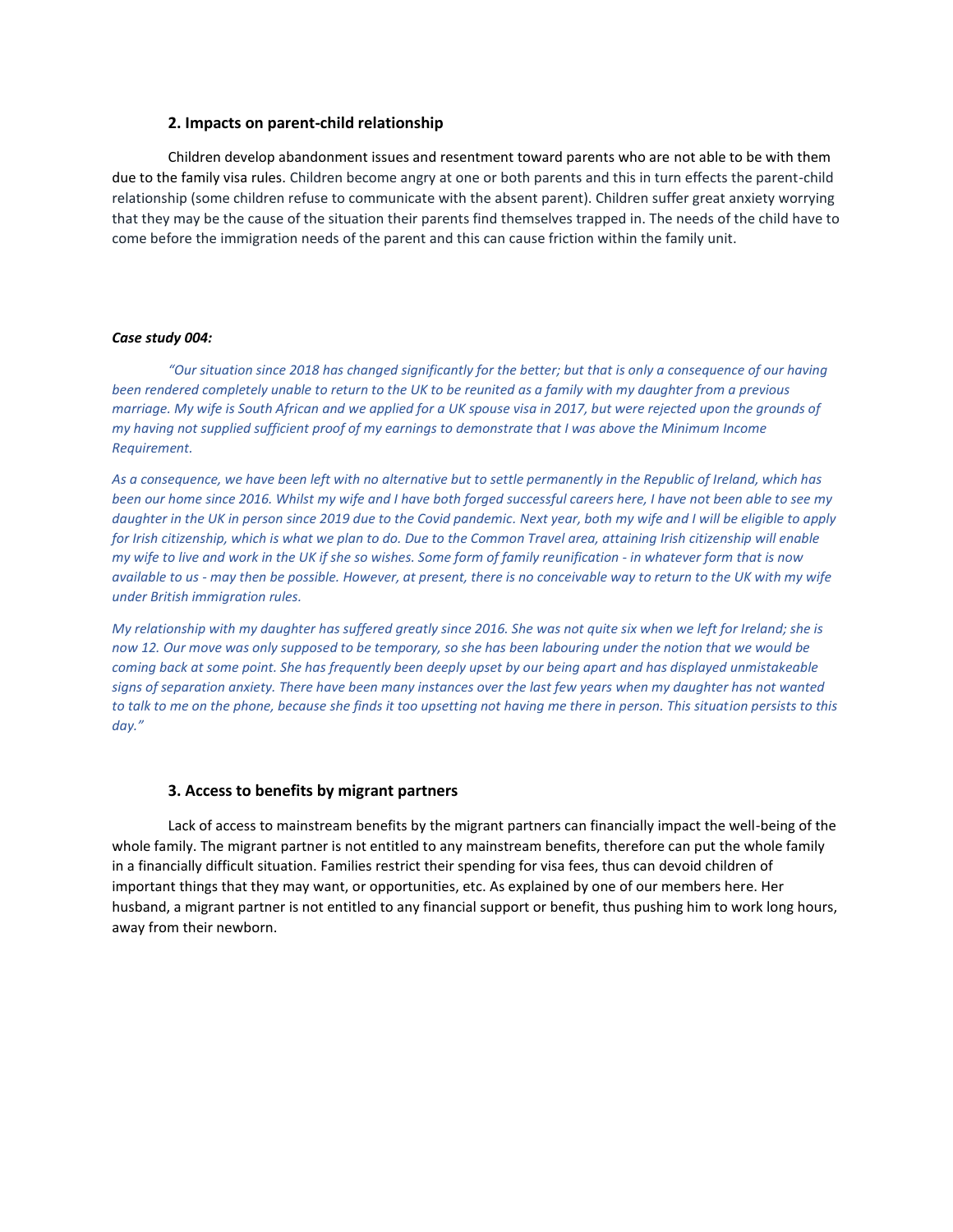## *Case study 006:*

*"Even now, 9/10 months on, we struggle as my husband has to work long hours, to make sure he has enough money to pay for future visa applications due to their rising costs, which again now has another impact on our baby as she is very clingy to me and often doesn't know how to react having her dad around as she hardly knows him. Had our visa not been refused in 2017, we would have completed the 5 year route to ILR (Indefinite Leave to Remain) now, and could be living a stress free life as a loving family.*

*This should be a time for our family to flourish and grow, however due the constant red tape because of the immigration system is preventing that and causing us nothing but stress and heartache. We are constantly waiting for what is going to happen next. Will visa fees increase? Will the requirements change? Will we be forced to leave the UK, the only home we have ever known?"*

## **Recommendations and conclusion:**

As explained above, families and children who are subjected to this harsh family visa rule are facing a barrage of issues and are receiving inadequate support from their communities, public services and the government. Many of these families feel betrayed by the nation they called "home". They feel neglected and excluded just because their family structures and circumstances do not necessarily fit the desirable and stereotypical image of an ideal family to the nation.

In order for the Government to enable these families to thrive steps should be taken to remove the Minimum Income Requirement from family visas thus reducing the strain on single parents and enabling them to consistently care for their own children. Reducing the visa fees will make the family visas more affordable. By locking families out of the visa process we are not only effecting the outcomes of children through poverty and separation we are also impacting the public purse leaving many families reliant on the benefits system.

Public services also need the be better informed about family visa rules. There is a distinct lack of knowledge within community, public and voluntary services (a very good example is Citizens Advice who simply refer individuals to legal advice they can barely afford). We cannot support children and their families if we have no understanding of the issues they are facing. This lack of knowledge and understanding leads families to isolation and this again will cause disparity and effect the outcomes of the child.

Legal aid is not available for family visa applications, visa fees are incredibly high therefore locking low income or families on certain benefits completely out of reuniting and attaining a family life. Children of these types of families are already at a disadvantage from day one not only will their outcomes be impacted by the disadvantages the financial constraints their parents are under but they will also be effected by the insecurity of family separation.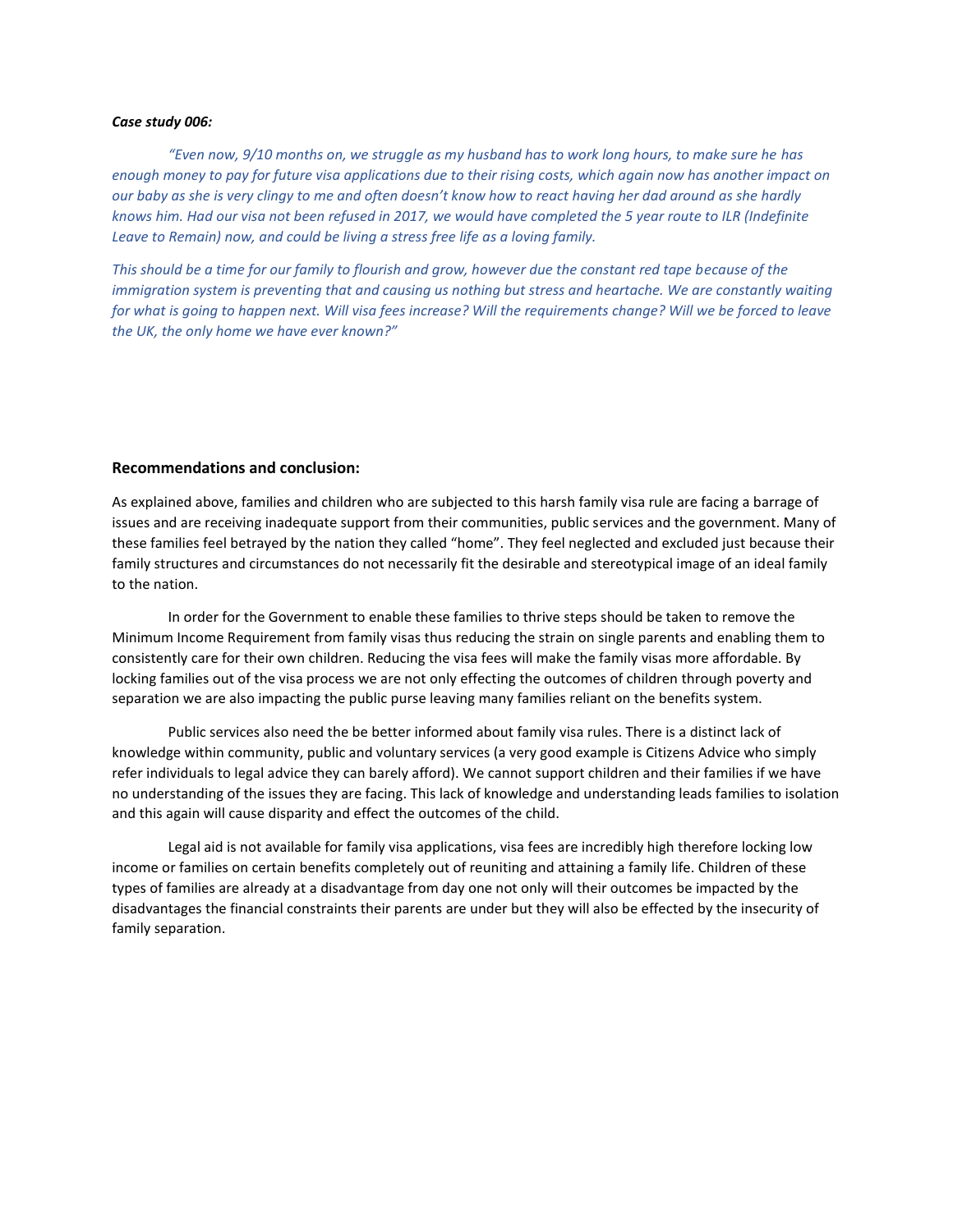In 2018, we provided the Children's Commissioner with testimonials from our members regarding the impact of the rules on their children. Below

#### Case study

Here is my story. My husband is Thai, and we have a 3-year-old daughter. his visa was refused so I gave birth alone the whole experience was very stressful and depressing I was kept in due to lack of fetal movement I was the only woman on my ward who was alone everyone else had the partner around them to support and worry with them it was a very dark time I felt like everyone was judging me why was she alone where is the dad my daughter's birth was straight forward and as any woman's knows you just want it to be over the worst part was after seeing all the happy family's seeing what I couldn't have. I will never forget Face Timing my husband so he could see his first born he just cried because he couldn't hold her. After that I suffered postnatal depression and so did, he but kept mine secret as my situation was already complicated and I didn't want the Heath visitor to judge. There have been so many heart-breaking moments when my daughter was 6 months, we went to see her dad and she was terrified because he was practically a stranger. However, as she gets older it only gets harder as she cries every time, she says goodbye she asks constantly where her daddy is and often cries at night wanting cuddles. He has missed every milestone and I'm practically a single mum It's so inhuman to keep a father and daughter separated over money. I would do anything for us to be a regular family. There is so much to tell you I can't convey in an email. If you need anything further, please contact me

#### Case study

I'm writing to highlight concerns about the failure to uphold the rights of the child in the context of immigration law in the UK. My circumstances are that my husband has been in India since February 2014, four and a half years separated from our daughter. She was 7 when he left and is now 12. He has been unable to return to the UK because he was an overstayer. My husband has been unable to pass the A1 English test and return to the UK. We satisfy all the requirements for a spouse visa, including income and accommodation but he has not been able to pass the test. We applied for a visitor's visa for my husband in August 2018, after four and a half years and this was refused on a technical point. The Entry Clearance Officer did not read the documents we submitted properly. Not only is there poor decision making but most fundamentally our daughter is being denied the right of seeing and living with her father. We communicate via FaceTime and nightly phone calls. This is difficult because of the time difference, currently four and a half hours. My daughter cries for her father and misses him very much. As she has got older, she has been travelling to and from India by herself as an accompanied minor. This costs us a lot of money in extra airfares. I would highlight that my husband is not a drain on the public purse and that the UK government policies on immigration are draconian and racist. They seek to penalise those from outside the EU. I am happy to provide more information should you require it for your report.

#### Case study

Our son who was born in January 2017. Although he was still a baby, I believe now is the most important time to gain a bond with parents, but how can he do that if his Baba is still in Turkey? Facetime/WhatsApp/Skype calls aren't enough.

I feel so strongly about him having his Baba around we have no choice but to travel to Turkey to visit as every time we applied for a visit visa it's been declined on the basis the HO don't believe he is a genuine visitor. This is expensive, stressful and not something a baby should have to do to see both mum and dad together. I can't say how it will affect him in the future because I'm hoping that soon I will find a job to reach the minimum income without having to leave him in childcare, with a stranger who will be sharing every special moment with him for 10 hours a day. But I can tell you he has seen me cry, his Baba cry, he has heard our pain on the phone, he has been literally pulled out of his Babas arms screaming at the airport because we've held each other till the last second before I have to run to the departure gate. How is this fair? How is this OK for my child? What has he done

to deserve this start to life?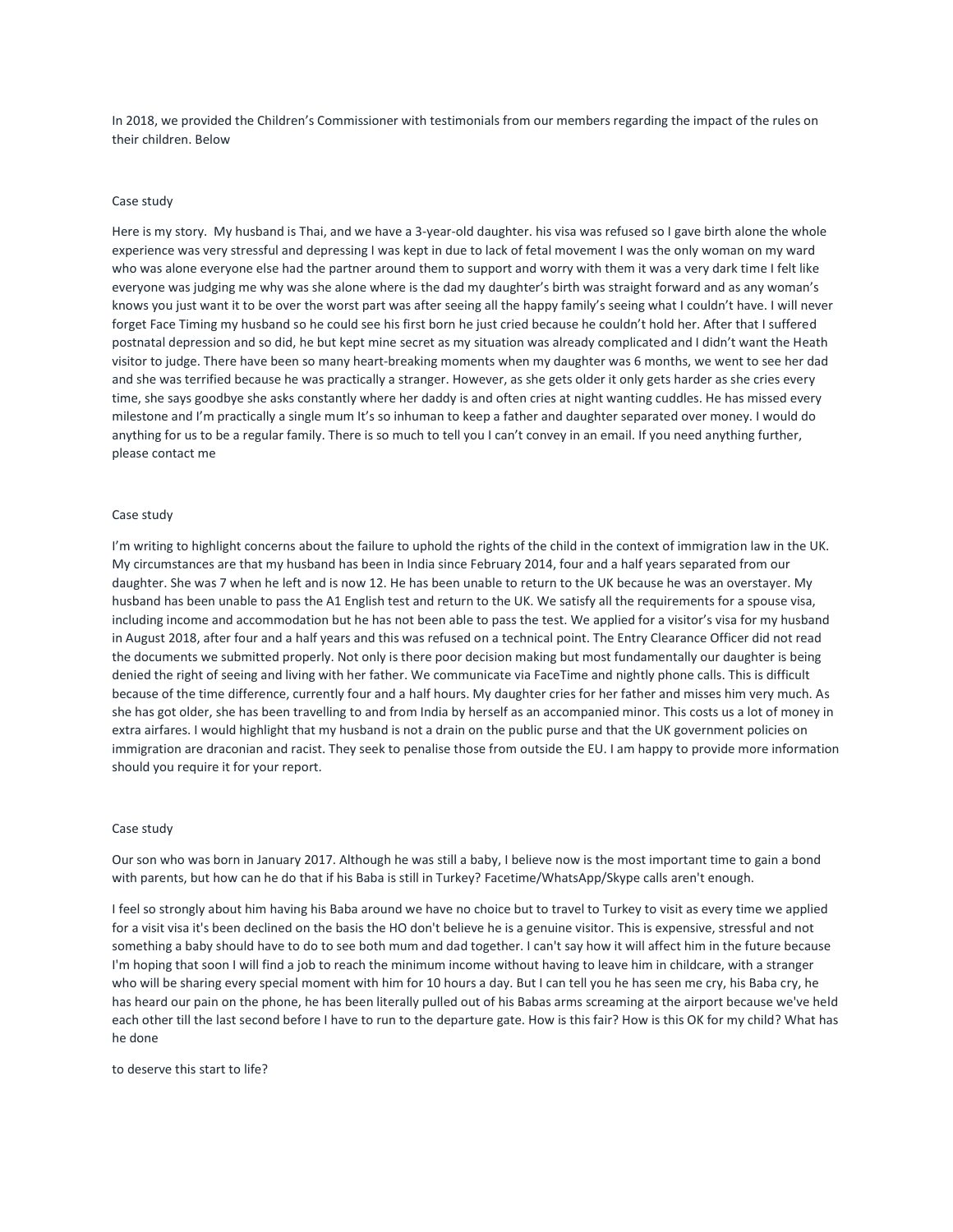Yes, I need to get a job. Yes, a majority of parents leave children in nurseries and babysitters. But my son only has me In the UK and I worry that both we are going to miss his exciting years and he will look at both of us in the way he looks at strangers.

Family is important and without choosing so we are a broken family.

#### Case study

We lived happily together as a family in Turkey for the first 6 years of our daughter's life. Following on from the military coup which directly impacted our family and for other reasons we decided we would return to live in the UK. I, and our now 9-yearold daughter had to return to the UK without her father. It took a year as an experienced and qualified secondary school teacher before I could find suitable work in Devon to meet the income threshold of £18,600 and a further 6 months before we could apply. In total our family was separated for almost 2 years.

Unfortunately, this indefinite separation had devastating effects on our daughter who was 6 years old when we first moved. I spotted a problem with her ability to speak and this was later diagnosed by a doctor as selective mutism. She suffered with such severe anxieties it affected her life every day. When I was working, she would scream, cry and plead with me not to leave her, a form of separation anxiety. Having been pulled away from her father, she was now losing her mother too to the world of work in an attempt to live and meet the requirements. My daughter was referred to CAMHS to see a psychologist for anxiety that on occasions was so severe caused her to collapse.

This whole process, due to living in 2 countries, the need for my husband to give up his job as an English Teacher in Turkey because of the difficulties he had to leave Turkey, and the need to financially support him in Turkey at the same time as supporting myself and our daughter, not without the near £3,000 visa application fees, cost of flights to visit my husband in Turkey and generally costs that normal UK families would not have to find has left us financially impoverished.

We are now together as a family again. We need time to rebuild our family life of which for 2 years our daughter has hardly had any communication with her father. She refused to use skype to speak to her Dad, always running away from the screen and hiding because in her words "I miss Daddy too much". It is already noticeable that this separation has had an effect on her and her relationships with other people. Now, she clings to her Dad, she won't let him out of her sight. In the meantime, emotionally and financially we are rebuilding our family again after such a devastating separation.

#### Case study

My son was separated from his dad for 9 months ... he was 1 at the time. There was a huge emotional impact on him. When reunited with his dad the first time he was wary, after a few weeks the interaction was normal once again.

We then had to return to south Africa to apply for the spouse visa. My son had to share a bedroom with me and sleep on a mattress on the floor. I could not sleep on the floor and give him the bed as he fell out of bed on two occasions and landed on wooden floor in the middle of night. We had to live in a house that was not childproof ... that had 5 staircases which was a constant worry. There was the constant worry about his actual safety as we were a victim of an attempted hijacking / smash and grab and a break in. He certainly picked up on my constant anxiety.

When we came back it was very difficult for him to adjust again. He would not bath with his father even though this was always their special time. His speech is severely delayed now I cannot claim this is a direct result, but I can certainly say we could not get assistant an advice as we were living in limbo at the time. What we thought would be a quick 3 week visit to South Africa ended up being an extremely stressful 4-month separation.

When we returned to our home in UK for the second time ... the first day his dad returned to work was heart breaking he stood sobbing at the door, he was inconsolable. Of course, for him the last time he had said goodbye to daddy in person there was a 4-month separation. When I left him for the first time he sobbed and clung to me for dear life. It was extremely hard for him. A mother actually made a snide remark about "how pathetic it was". Clearly, she had no idea my child had lived in 5 different houses, England, Wales, South Africa had people come into his life for a period of time and then completely disappear. Done 3 international flights. But ignorance is bliss.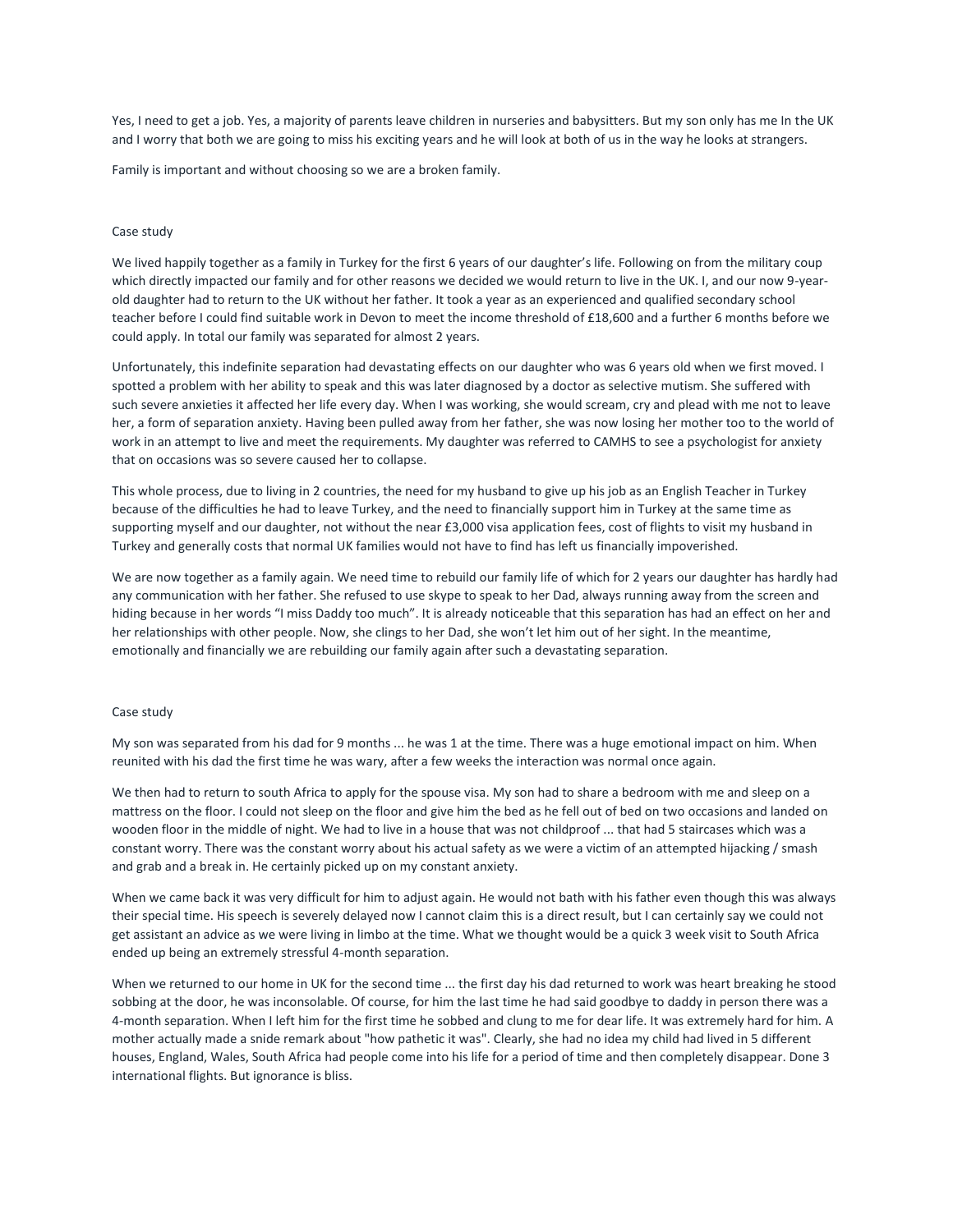It's now 10 months later he has finally settled. I can now leave him at nursery and his father can leave for work without him being distraught. He is still not talking appropriately for his age, but we have put plans into action and getting him help.

I could most probably go on for hours as to the affect this had on an innocent child.

### Case study

I remember very clearly when I read of the new rule changes. I remember sitting, with my one-year-old daughter on my knee, confused and shocked. How would we as a family, me as a mum who only worked part time in a developing country ever be able to meet these new criteria?

I had given birth to my daughter in my country of residence one year previously. It was August 2011. When I researched the possibility of us returning to the UK to birth in a familiar environment Citizen's advice told me two things. 1) The visit visa would be difficult so I would be looking at giving birth alone or giving birth in Thailand (also alone since men could not be in the labour room) 2) The settlement visa was an option to us.

My mother-in-law was diagnosed with terminal cancer while I was pregnant, so we stayed in Thailand. We had savings, professional jobs. I saw no reason why we could not move later.

I hated it. I had a stressful pregnancy, was treated appallingly by my employers, the doctors did nothing to promote modern childbirth (separated from my baby for 8 hours at birth for no reason, c section, formula given without consent at first feed). The birth was also expensive and could have run into tens of thousands of pounds if there were complications. I had to fight every step of the way to have mine and my daughter's voice heard.

In time of course the effect of the rules on our family life became clear. Post-natal depression unrecognized by the medical profession set in. My second daughter arrived as the country experienced yet another coup- the route to the hospital was blocked by protesters and tanks. It was frightening and uncertain, with a long history of political instability there was talk of civil war. Two children were killed leaving a major shopping mall less than 200 metres from myself and my week-old baby. My husband inadvertently drove through a shoot-out outside another shopping mall with our two-year-old in the car.

I was sinking under the weight of two small children, a dying mother-in-law, a husband who worked extremely long hours and my own worried mother who could not understand why we could not just come home.

We were also extremely poor. The medical fees, my lack of work, my husband's local salary could not support a family. We received no statutory maternity pay and no child benefit from our resident country. Our situation was precarious.

In 2014 I went back to full time work in order to slowly build up to meeting the income requirement. My youngest daughter was 3 months old. My youngest has grown up with both her parents working between 50 hours and 100 hours a week, with their living grandparents 10,000 miles from them. As long we live here my children will suffer.

Both free education and healthcare are poor. The education system is one of the worst in the world. Our youngest daughter has a very obvious, yet thankfully benign heart condition. This was not picked up until she saw a doctor in the UK in 2016. The doctor suspected a heart murmur. Private healthcare is very expensive. This now costs us thousands every year to monitor and excess health insurance.

Private education is very expensive and excluding a few international schools that meets UK standards remains extremely poor. Corporal punishment, shaming, outdated teaching methods are widespread. My eldest daughter has suspected dyslexia. She is seven and struggles to read and write. To test her would cost £.1,000. There is no specialist support at her private school.

In this Asian mega city, we commute for 4 hours a day just to take the children to school (travelling less than 10km). They are exposed to air pollution that is always listed as unhealthy, and often dangerous to sensitive groups. Occasionally it is dangerous to all. My youngest daughter wheezes and coughs. They wear a face mask at times in the year so they can breathe. If we leave the city, we lose the magical income which would allow us to return to the UK.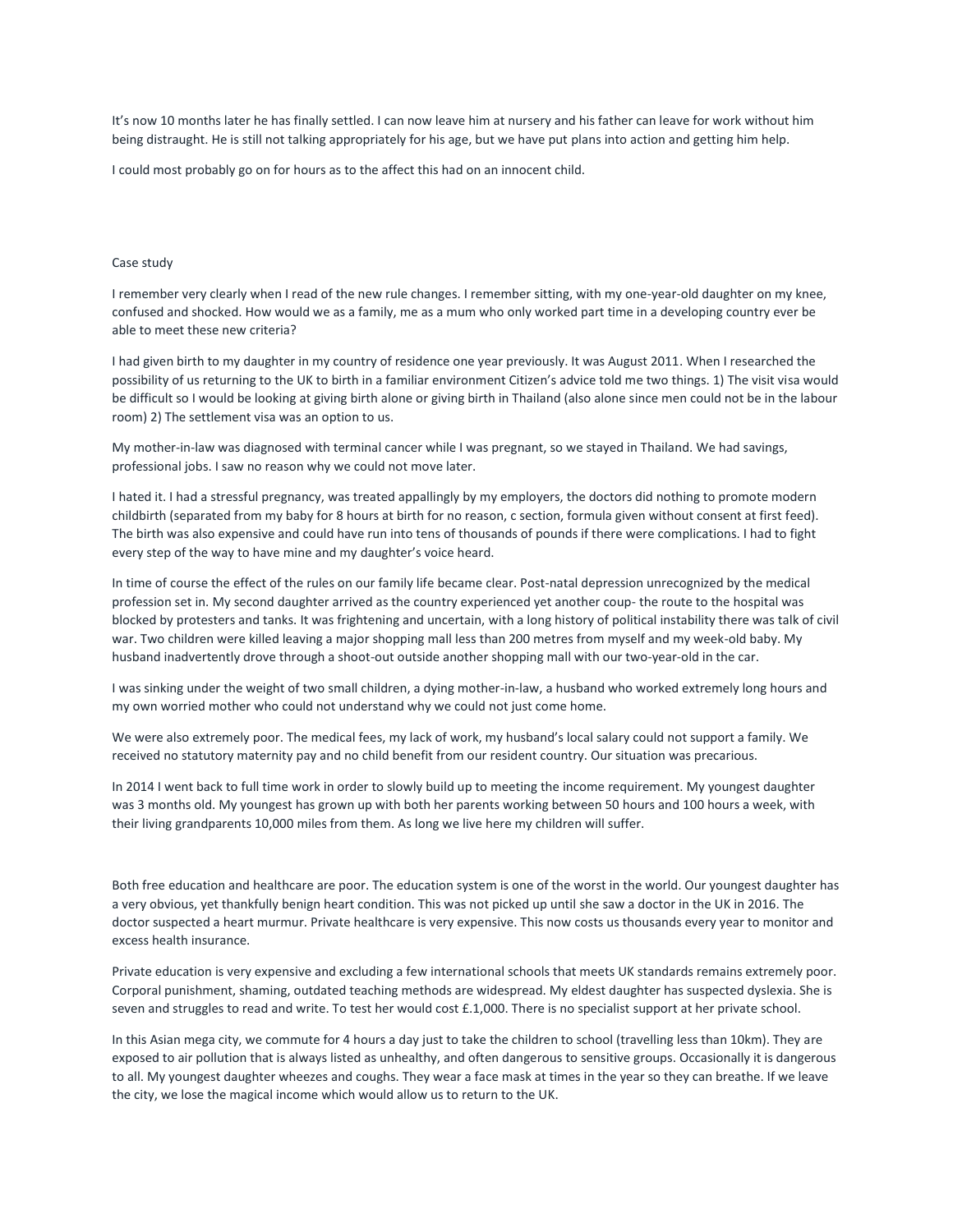Is it British children's fault that their parents are unable to give them a better life with the same opportunities as their UK based peers because of family migration policies?

Why to British citizens (and until recently their spouses) automatically receive their UK pension abroad but British children abroad in exile are not entitled to child benefit?

Why are British children living in exile denied or charged for using healthcare services in the UK?

If the French government can subsidize education for French children abroad, why is the British government happy with the possibility of its children growing up with poor educational experiences?

The American government can issue a spousal visa if the applicant can prove poverty. British children are being denied basic rights because their parents cannot afford a reasonable education/ healthcare in the resident country.

The British government, in following this policy targets young mums and their children. We are forced to make the impossible decision to a) leave the children's father for an unspecified period of time b) leave the children and the father for an unspecified period of time c) relinquish our right to live in our home country.

#### Case study

It's difficult to find the right words to use to describe our situation. My daughter is still a baby - a toddler - therefore unaware. Unaware emotionally and mentally of the fact that because of the income threshold her daddy has not been able to hold her. Unaware that her daddy ended up in the hospital after suffering a nervous mental breakdown trying so desperately to bring his family

home. One day however, if things don't change, I will have to have these conversations with her. I will have to explain to her why she was not allowed to have a normal healthy up bringing with two parents that love each other honestly. How do you explain to your child that because we are normal working class, she is not up to par to having her daddy tuck her in at night and read her a bedtime story? Or simply have breakfast with her, walk her to school. Take care of her when she is sickly, hug her and kiss her cheeks. Light the candles on her birthday cake. I could go on and on all the little things that make up our everyday lives, that my baby girl will not get to have with her daddy.

For now, she is a toddler who is completely oblivious to his absence. It is him and I who suffer for her. How does this affect her now? Financially it does. If we were allowed to be together then we would both be able to work, providing her with a financially stable home. At the moment I am at home with her, as she is now receiving therapies to help her with speech and sensory. Yes, I am in the States and because I am here and he is there, I am left with no option but to get public aid and state insurance. If we were together that would be different, I know this for a fact. I am aware that us being in the States makes that something that does not affect directly over there. But I do often think of the mothers in the U.K. being forced to live like me like single mothers, having to rely on public aid. I hope that this somehow helps make things right. I hope that one day all of our children will get to live a regular childhood, without having to carry such a heavy burden of not feeling they belong. Or having to choose which parent to live with if it splits the parents up. This is wrong in every possible way.

### Case study

It took us 8 months to reach the criteria and then apply for the visa, and then a wrong refusal before getting the visa just over 1 year apart. During this time, I had to be with my son alone and was pregnant with my daughter. It came about that my son needed intervention for his hearing and behaviour. He is now undergoing autism assessment. As you can imagine this has meant that I he has needed to complete many tasks at home which was impossible with a new-born baby and a child who was all over.

I wasn't able to work, and I had no idea of when we would see my husband and their daddy again. We would FaceTime but my son couldn't talk so would just say dada or run around.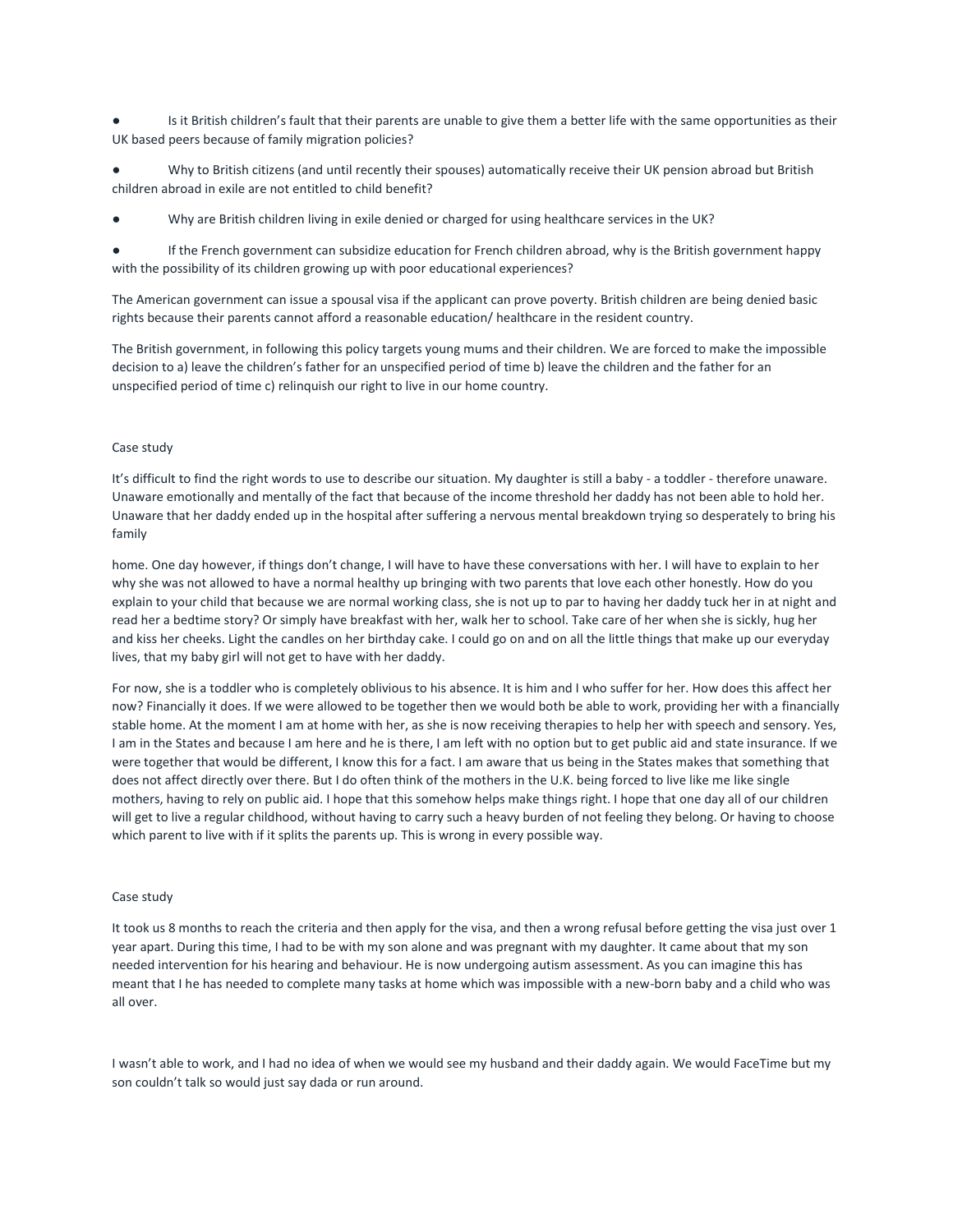Due to the rules he missed the first 10 months nearly of his daughter's life. This is a bond that can't be replaced. I have photos of him holding his baby son looking proud as punch but nothing like that with our daughter.

He missed some of her firsts. The children have had to deal with only seeing daddy on the Internet and sometimes we couldn't do this due to the 8hr time difference or bad connection. Father's Day my son had to send a picture of what he made to his dad because he wasn't here - due to an error on the visa decision.

We have had to save as well due to the costs, and my son is so happy now that he is used to having his dad here. The first month he was lost but now he will happily play with him, have bonding time etc.

My daughter is becoming a daddy's girl which is cute to watch. Since my daughter is only nearly 1 and son only nearly 3, we won't fully know the negative impacts but the fact he is trying to interact with his dad shows a lot.

### Case study

I am a UK citizen and met my husband (an Indian national) while working in India in 2010. We married in 2012 and have been wanting to move to the UK since around 2015 to be closer to my family, but we were put off by the lengthy time we'd have to be apart. As my husband is a software engineer, we thought that eventually we might be able to move when he got a job transfer, or similar. But with UK work sponsorship visas harder and harder to secure as well, that never happened.

Our (British) daughter was born in November 2016, and we finally made the very difficult decision to go ahead with moving to the UK in early 2018. I received a job offer above the income threshold and moved (with our 16-month-old) to start that in April 2018. My husband remained in Bangalore.

Relocating from abroad and needing to take up a job as soon as possible to secure the 6 payslips required to even apply, meant that couldn't really afford to be picky about what I took. I therefore took a job in Oxford - a region of the UK where I have no family support. The rental market is very competitive in Oxford, and also very expensive. On a salary of £27,000, and effectively a single parent as my husband was not allowed to join me, I was not able to afford both the rent on even a one-bedroom flat within a 30-minute radius of my office, and the full-time childcare I would need to enable me to work. If my husband had been allowed to even come and provide childcare (even if he was initially not allowed to work) we would have been able to manage on my salary.

Therefore, I took the decision to move in with my mother in Lincolnshire. It means that I have a 2- 2.5-hour commute to Oxford, but that our child is in safe and loving hands while I'm at work. My mother gave up her full-time job to support us through this period. With the commute as it is, I often don't see my daughter at all Monday - Thursday, as I leave before she is awake, and return home after she is in bed. I'm lucky that my office allows me to work from home on Fridays.

This means that the UK visa system has deprived our child of her father, and also, for a large proportion of the time, her mother. It also means that it has deprived another UK citizen (my mother) of her ability to work.

Our daughter is now 22 months, and we will have enough payslips to apply for my husband's visa at the end of October, though with processing times as they are, we most likely won't be reunited until early 2019.

It's hard to quantify the impact that this year will have had on my daughter. When we first moved back, she had separation anxiety when simultaneously her surroundings changed, and I was suddenly apart from her. When we moved, I was still breastfeeding, but the amount of time I was apart from her while working to meet the income threshold meant that I was unable to continue.

She still gets distressed when she wakes up on a Monday morning and finds that I'm not there. She gets very anxious when me/my mother leave the room and has a habit of repeating 'mummy is here' 'grandma is here' when we are there, I think to reassure herself that no-one else is going to suddenly disappear from her life.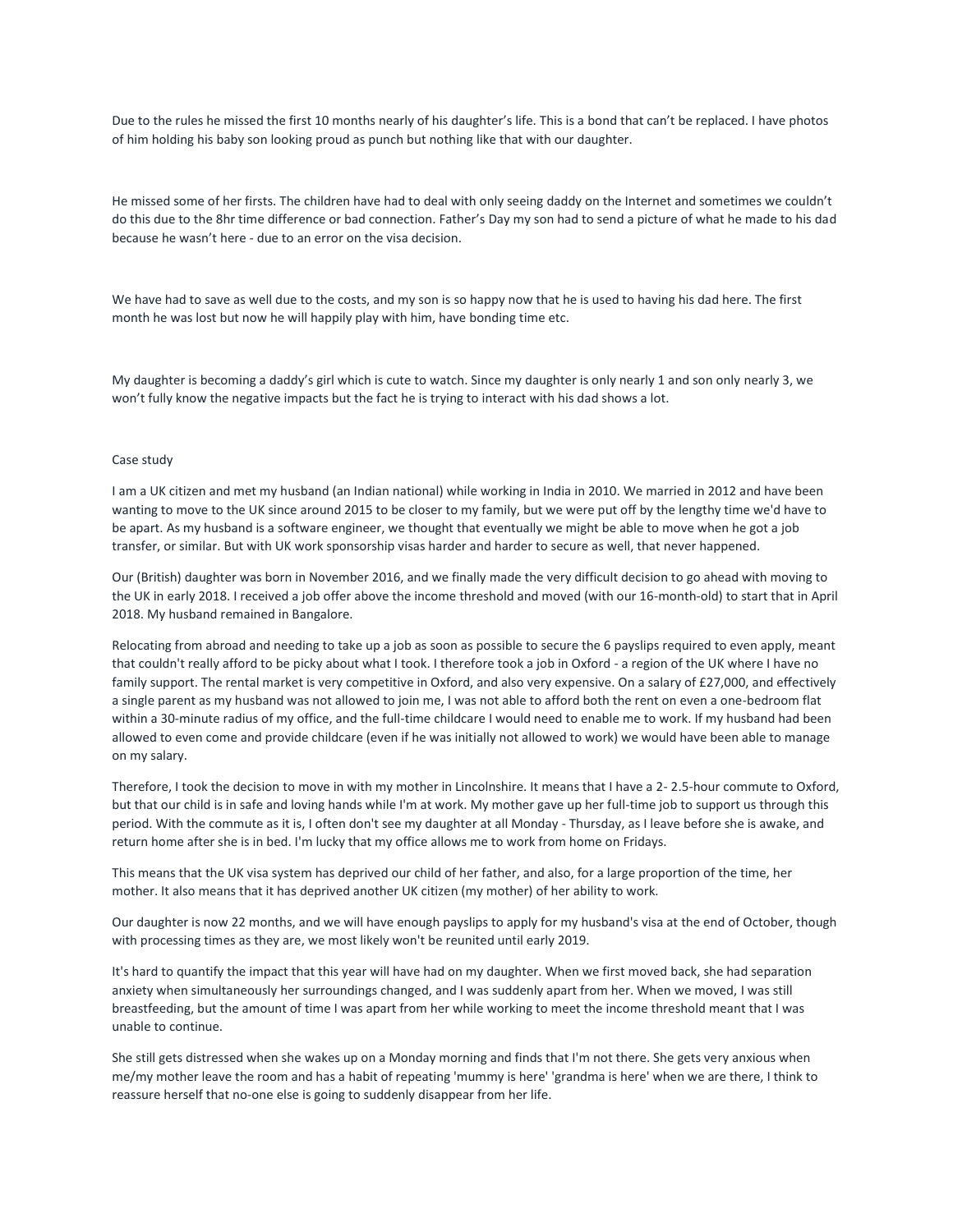With regard to her Papa, she's now been apart from him for 1/3 of her life, at a crucial stage in her language acquisition and development. While her English is progressing well, she's forgotten how to speak/understand Hindi, as there's no-one to speak to her at home in that language. Skype conversations are just not able to replicate the process of slowly acquiring a language through exposure to a parent speaking it in context. As her paternal grandparents don't speak English, this could really distance her from the Indian side of her heritage and is a source of worry.

I can't see how any of this situation is in keeping with our fundamental right to a family life, or my daughter's right to be brought up by both of her parents.

Sorry if this is a bit long-winded, but I hope it helps to show how making the UK citizen meet the income threshold in order to bring their partner here effectively deprives young children of both of their parents.

#### Case study

I am from the US, but have lived in the UK since 2008, and became a naturalised citizen in 2014. I am also a divorced father of two lovely children, who live in the US with their mother. In the past couple of years, my ex-wife's mother has become increasingly ill, and requires care. Since she lives in Russia, it is very difficult to arrange any care, as family members generally provide care for their elders. The children's mother needed to return to Russia to provide this care, so we decided that the only avenue available to us was for the children to come live with me in London. We spent two solid years preparing for this move, including following various instructions set out by my lawyers, in order to transfer legal custody over to me. We also assembled a mountain of evidence to verify our situation.

In May, we applied to the Home Office for resident permits for the children, on the basis that I would be the sole carer, and in consideration of "compelling family or other considerations" as per S297(i)(f) of the Immigration Rules. In June, their applications were rejected, throwing our entire plan into chaos. Despite having provided volumes of evidence, including doctor's certification of the illness, my own income and housing situation, and written testimonials, the only response was that the officer was "not satisfied that there are serious and compelling family or other considerations which make your exclusion undesirable and that suitable arrangements have been made for your care". (The latter point is absurd, as we secured places in a good school, and my remuneration is more than sufficient, as per the Home Office's own requirements.)

We have since appealed this decision, but unfortunately have been told that this process could take up to a year. In the meantime, we had to give up their school places, and the children are staying with relatives in the US, while their mother travels back home to care for her ailing mother. This situation is unsustainable in the long term; however, we feel we have no other choice but to wait and hope that our appeal will be successful. In the meantime, their names have been placed on a list of failed visa applicants, which causes them to undergo extra scrutiny whenever they cross the UK border. This involved a 90 minute wait in Heathrow when they came for a visit in the summer. Not only are they not allowed to come live with their father, but they are treated as common criminals whenever they even try to visit me. It's all very disheartening.

#### Case study

We have been living as a happy family until January 2017, when we had to move to the UK from abroad. I had to go to Ukraine to apply for the spouse visa and my husband went to the UK to start his new job, find a place for us to live and settle down.

I was pregnant with our second son then and was due in July 2017, our elder son was 19 months old when we had to say goodbye to his dad and my husband and go to Ukraine. In total, we were separated for 4.5 months but we still see the consequences and deal with them.

This separation affected our son so much. He was crying to sleep almost every night. He started hating the phone because he had to talk to his dad on Skype and he couldn't understand why his dad was never coming home from work. In general, he was a happy boy, playing and being happy, but when we were talking on Skype, he didn't want to stay in the room. It looked like it was a betrayal from his dad not to come home. I could feel that he was also angry but couldn't express it well. He was just pushing the phone away when we were on skype. We were trying to keep him busy, occupied every day, but it was not easy. It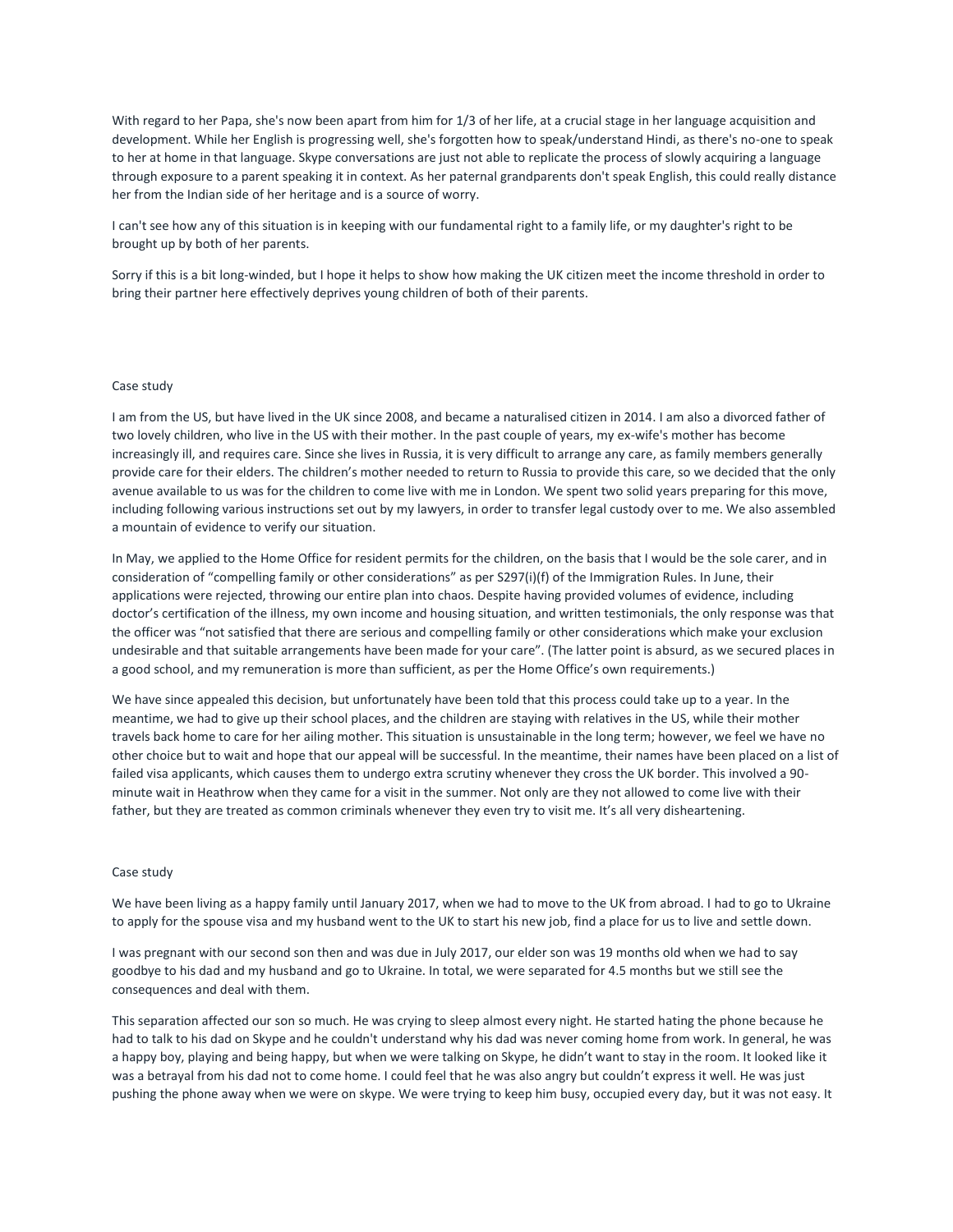was very traumatic for our son. We could not arrange things in a different way, unfortunately, as my husband started his new job and it was not possible for him to take care of our son there in the UK. I don't agree with the process at all. Why are families separated that way? I cannot imagine our son growing up without his dad. Our son is so happy to spend time with him, playing, reading, doing just anything! Anything, but together.

My son is still very clingy to his dad. Even when my husband travels for work for a couple of days and we speak on skype, our son doesn't like it and starts crying all the time and asks me when daddy will be coming from work. Last weekend my husband had to travel and was away till Monday, so we were talking on skype every day. Every time he was calling, my son was crying and saying, 'I want my daddy'. When my husband was talking to us all, our son was asking dad just to come home. It was heartbreaking and it took me around 45 minutes to make our son to calm down and stop crying while putting him to sleep in the evening as he sounded so desperate and kept crying and saying, 'I want my daddy'. He was sobbing and I had to teach him how to take deep breaths and relax, giving him water to drink as well just to make sure he doesn't start crying again. Our elder son is 39 months old now and I really hope that this will pass soon, and he won't remember that he had a long separation with his dad in the past.

I really hope that he will grow out of it soon and forgets about it, as it is really heart-breaking to see our son not letting his dad out of sight and getting upset. My husband is spending a lot of time together with our son, trying to make our son feel confident that they will never be separated again and always be together, that dad is always there to support him, to teach him things and play.

And there is one more side of our story: it is a congenital heart defect of our younger son. When I applied for the visa from Ukraine, I found out during our scan that our son has a transposition of the great arteries and required an open-heart surgery straight after birth. We informed UKVI about it, but it was ignored. If they delayed it for longer and if our local MP didn't intervene, I don't know what would happen if this surgery had to be performed not in the UK. It is a life-saving surgery as the baby is not able to survive and the whole life of the baby depends on the result.

We met all the criteria for the spouse visa, but it was put on hold just because a few papers were missing, and we explained it in our cover letter. The situation in Ukraine was not stable at that time too, and we were just two hundred kilometres from the war zone. This fact was also ignored.

#### Case study

My daughter only moved from turkey to UK end of July. I've been here since beginning March 18. She stayed with her grandparents so her father could work (4 hours away in a different town) & so that I could come back, find a job etc. That was an incredibly stressful time for all, the extra stress on me in laws, us as a couple & our daughter, who at 4 years old, doesn't understand why we had to be apart. She has now started school, but wets herself every day in school, asks for her daddy every day & has separation anxiety with me. She follows me like a puppy. I find it so hard being a single parent (& not by choice) working full time & struggling financially. My parents passed away 6 years ago so I don't really have any support network here but rely on childminders & after school clubs-which all costs money too. I can apply for his visa at the end of October & although we have a good case & we meet all requirements, I can't help panicking, thinking what will happen if they say no.

#### Case study

"I just want to be a 'normal' family!"

3 years ago, I met and fell in love with my partner. I am a UK citizen, born and raised in Great Britain, but my partner is a Kenyan citizen, and this is where our 'happy ever after' became a battle!

Our son was born in March 2016 and his daddy missed the whole pregnancy and the birth as he had returned home to Kenya due to his current visa. Myself and my older son travelled to Kenya to visit my partner and stay with him for a week, so we could be a family. He felt the baby move and became attached to his baby. At each midwife appointment and scan I felt so alone, he should be with me, but I would send him photographs of the scans. Seeing the other father's supporting their wives was just heart-breaking and I spent most of the 9 months crying.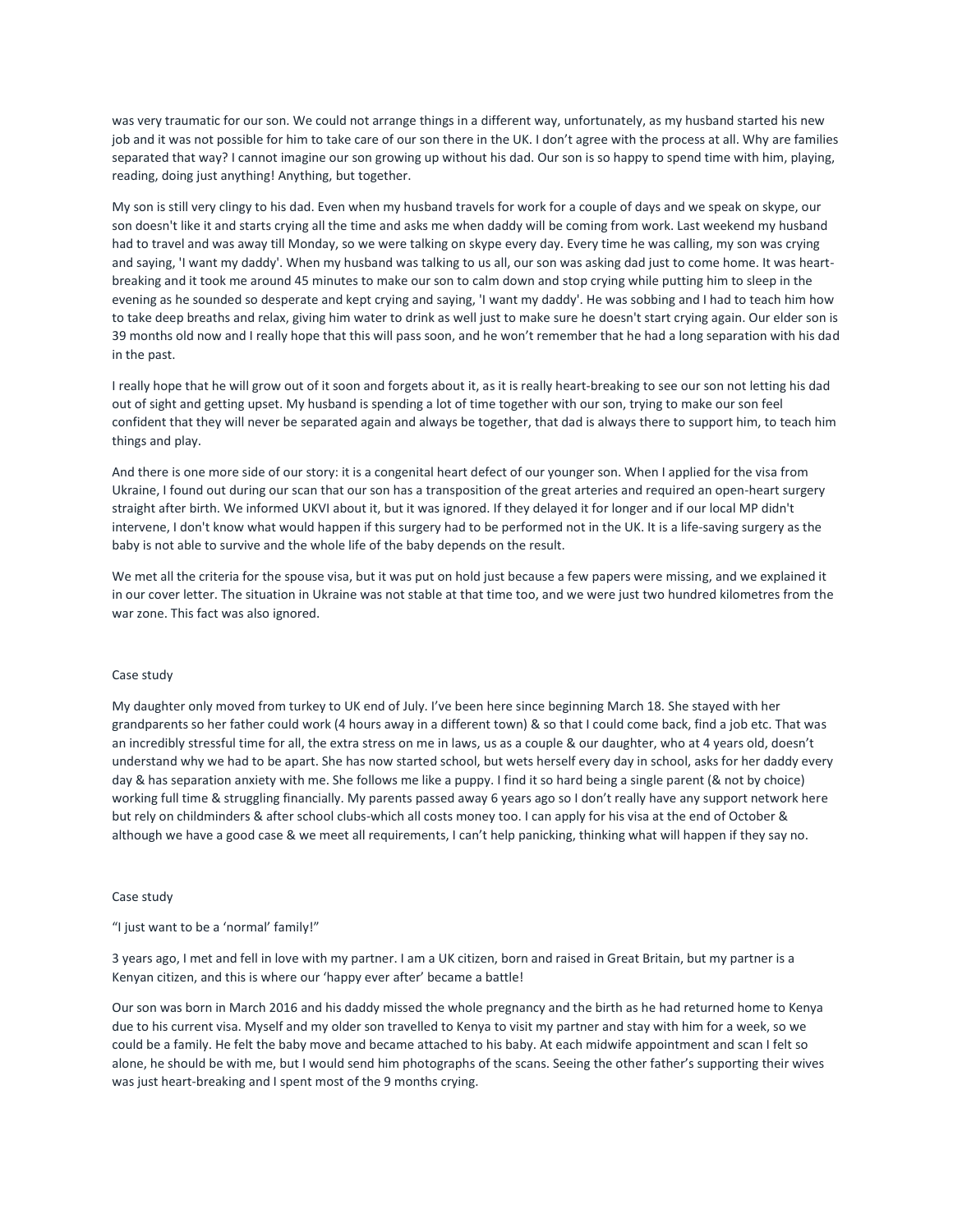We applied and were rejected for 3 visitor's visas so that my partner could be part of his baby's life from the beginning.

I was induced early due to stress and the baby being in distress and gave birth to a beautiful, healthy baby boy. A magical moment when our baby should be looking into his mother's and father's eyes as he is being held knowing that he is part of a family, but this couldn't happen! These refusals lead to our son having only a skype and photo messenger relationship with his father and therefore no physical bond was formed between father and son (a basic human right?)

Due to work commitments and our GP advising that I could not travel with my son under the age of 12 months due to vaccinations that could not be given at that age to protect him whilst in Kenya, we had to wait until our son was 18 months old to take him to Kenya to meet his father for the first time. The meeting was exciting and scary. What if our son saw a stranger there and did not

bond?! We were extremely lucky to have 3 weeks together giving our son and his father time to bond and for us to become the family that we all wish for. We had a wonderful 3 weeks and it was just amazing to see the love that they both had for each other, until the heart-breaking day we had to return home. Our son only has a limited language but is constantly saying "daddy gone". What must he be thinking? I had a man I cuddled and played with who I called daddy and now he isn't there?! When our son now asks for Daddy, I am resorted to show him photographs on the laptop so he can remember his daddy and call him through Skype, so the bond remains. It tears me apart when he looks at a photo of our time in Kenya and says, "Daddy cuddle". He looks at an aeroplane and asks, "Me go plane, cuddle daddy!" It is heart breaking at this age that the effect of this separation has on our son, but I am scared what long term damage this can have on his mental health.

I am aware that there is a wealth of evidence which indicates that children are far more likely to thrive when they are raised by parents in a warm, stable and loving family environment and research shows that many children being brought up in a 'skype family' suffer from stress and anxiety, affecting their well-being and development. It may also have an impact on their educational attainment and outcomes due to these inflexible rules which take little account of regional income levels or family support available. This scares me as we obviously want the best for our son and are very aware of any moods, tempers that he has and am working closely with my Health Visitor to support any behaviours that may arise due to our circumstances.

The financial pressure that this is putting on me as a forced single mother is unbearable. Childcare costs as I Work to pay bills alone, whereas if my partner was here then these costs would reduce, and I would be less burden on society as his wage also would cease the Tax Credits that I am currently receiving.

#### Case study

My wife and I have two children. At the time of the refusal our daughter was nearly four years old and settled in our local preschool. Our son was 8 months old and still breast feeding. I had been working away and had given up the job to return to the UK to reunite our family. The main reason was for the health of the family unit, and particularly for our daughter, as she was often reported to be staring at the world map in school, "to be near her Daddy".

We considered having the whole family return to my wife's home country to make her application, but it would mean taking our daughter out of Pre-school for 3 months minimum and doing so would unsettle her. It never occurred to us for my wife to go without the children.

We felt that the children's interests should and would be considered of utmost importance by the Home Office, therefore made the application for Leave to Remain. The refusal was a big shock. Not just the decision, but the reasoning within. It states:

"This decision takes into account as a primary consideration the best interests of any relevant child in line with the Secretary of States duty under section 55 of the Borders, Citizenship and Immigration Act 2009".

Then in the same correspondence refuses a breast-feeding mother the right to stay with her children, and in gross contradiction states:

"The Secretary of State will not be denying your children the rights of being a British Citizen as it is open for them to remain in the UK with their father.....".

Our MPs office also indicated that the separation of mother and child no longer carried weight. A startling admission, which frankly reduced me to tears. How can this not carry weight? What could be more important in a civilised society? I asked if this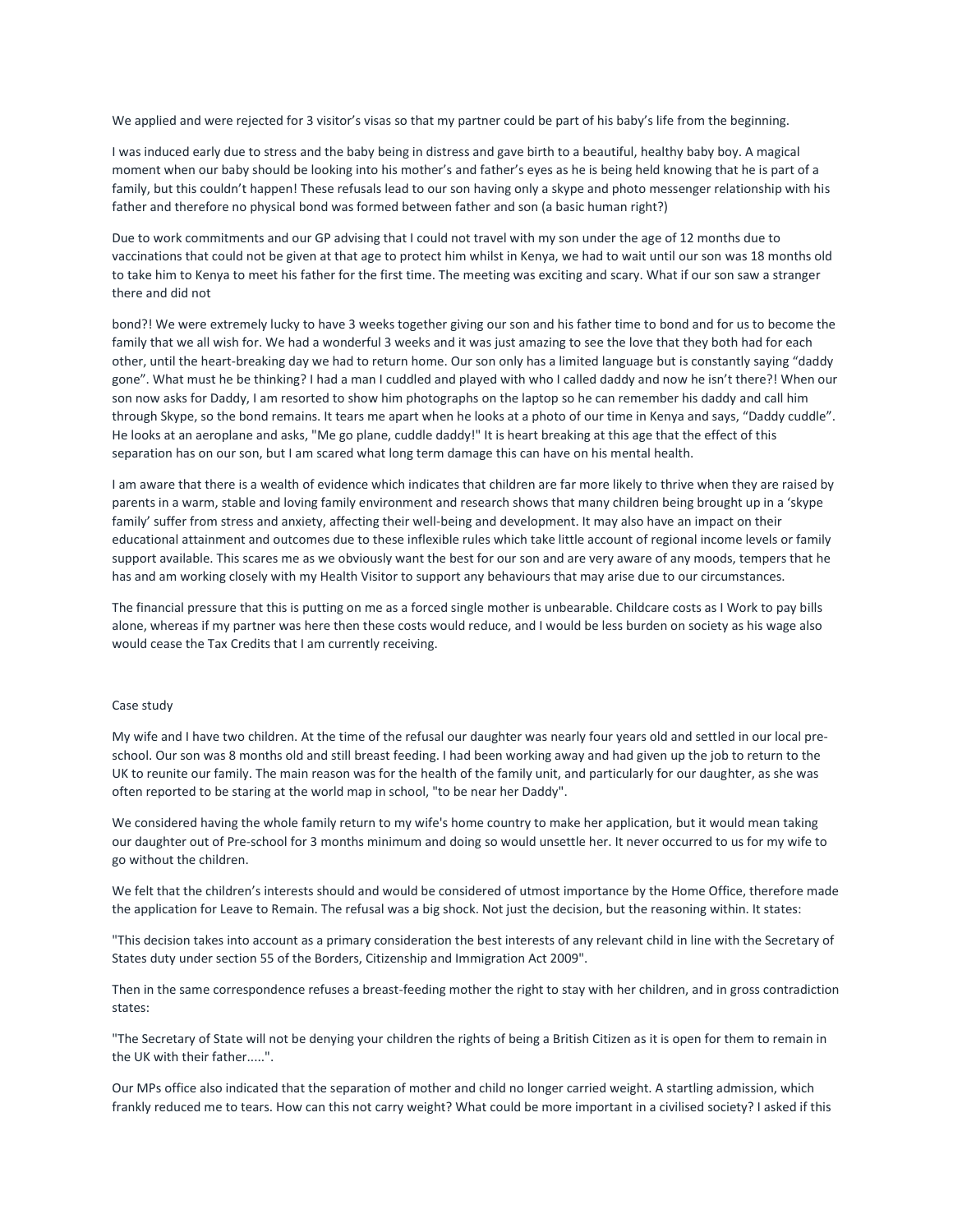was government policy and was met with terse emails saying I wasn't allowed to quote them. It therefore seems to me, that a conscious decision has been made to ignore section 55 of the Borders, Citizenship and Immigration Act 2009, and to try and keep it quiet.

After significant media attention, our decision was overturned.

### Case study

The impact of the visa rules on my 5-month-old has been horrendous. At birth she came out unresponsive and had to be revived and following on from that she was constantly in and out of intensive care. She is now 5 months old and still hasn't met her dad due to her health. I now need to go back to work and earn £18600 a year, I am struggling to find a single full time job that pays that much, so I will probably have to balance two jobs meaning our daughter will be left 50 hours a week in the hands of a stranger. This means she will also be denied of her mother as well as her father and I am incredibly nervous that this will affect her mentally, physically and emotionally as she grows up wondering what she has done wrong and why she can't have 2 parents like the other children, while they are met by their fathers at school. I am concerned my daughter will feel like an 'outcast' and may also get bullied for this reason. She has done nothing wrong and deserves to have both parents. At the moment I am concerned that she will not recognise her father when she meets him and she may end up hating me and him for not being together for her in one place, I am upset this may have an incredibly negative affect in her as she thinks it's because we don't love her rather than it being because the laws are making things pretty impossible. Socially, this will also have an impact on Alia as I and her father will not be present for the majority of the week while trying to meet the minimum income threshold, I have concerns that it may make Alia shut herself off and continuously blame herself too, which may affect her physical development and things such as speech as well as social development, with teachers, classmates, authorities etc in the future. I also fear for our daughter's mental health growing up due to the knock-on effect off wrongly blaming herself. This may lead to depression at a young age, stress, not feeling good enough and panic attacks. Our daughter is already under the hospital as it is, and having her father kept away from her, the older she gets, will only have an incredibly negative impact on her. As a family we are already struggling, I am struggling going to and from the hospital alone (in the first 7 weeks of our daughters life we were constantly in and out of hospital due to blood transfusion, hypothermia, sickness and diarrhoea, infection, milk allergy and now possible thalassemia), it has been very draining on us all as a family and her father is now suffering from depression due to this and I have been having chest pains and panic attacks due to the large amount of stress.

#### Case study

My kids are now British by Adoption but cannot get passports on the grounds of a technicality and a refusal by the Home Office to accept the wording of their own policy. My eldest son is therefore having his application to join the Army frustrated. And my kids are being denied the ability to prove their 'Britishness' and can't even travel abroad now for fear of being denied entry into the UK as they only have Philippine passports but no visas as no longer required

#### Case study

My family is hugely affected by the minimum income requirements. I do not earn £18,600 per year and therefore my husband cannot obtain a visa to live with us. This has a massive effect on our children (and on us). They miss him terribly and have no understanding of why we can only see him occasionally. Medically it also has an impact on them. Our 6-year-old suffers from IBS, but only has flare up's during the times her father is not here. Our 4-year-old suffers from asthma. Stress and worry cause her to have breathing difficulties, this also affects her during the times her Daddy is not here. Emotionally they are unable to cope. Crying for him during the night, asking why he has gone again. Seeing their Daddy on Skype also affects them. This is no way for children to communicate, they want him here, to cuddle and play with. They don't yet have the patience or understanding to sit and talk at a computer screen. It makes them hurt more that he is not here. It is not only emotionally that we as a family are affected, though I feel this is the most devastating for us. I'm positive that the visa requirements and their effect on is will have a permanent impact on our children's emotional wellbeing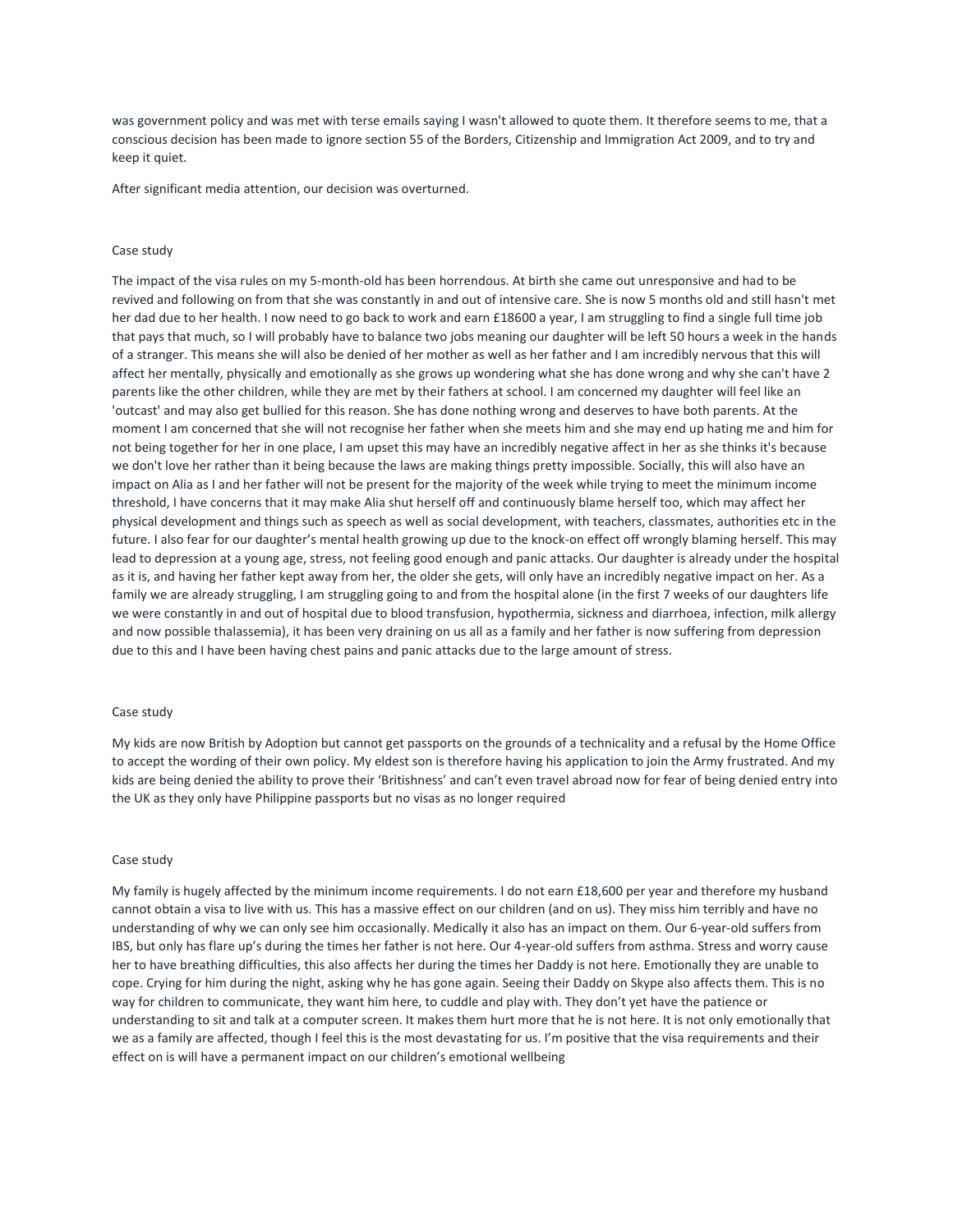#### Case study

My British two-year-old son has never been granted the opportunity to meet his non-EU Nigerian father, due to the hostile environment imposed under the Conservative government, led by Theresa May.

According to a child's human rights they have the right to have both loving parents in their life and under article 8 of the human rights act, a right to family life. Our British government is in breach of these rights and it is heavily impacting upon my son's life.

After two refused visitation visas for no just reason our son has missed out on having his father welcome him into the world, care for him, his dad has missed all of his 'first's' including the first time he sat alone, crawled, walked, talked, first day at nursery school, first hair cut- all of the little things which add up and feel so special. For a man who wants to care for his son this is absolutely devastating for him.

As our son grows older day by day, he has noticed that he doesn't have the same family unit that his peers have at nursery. He doesn't have a father to collect him like his friends do, or a father to play with or take him on adventures at the weekends. He doesn't have a father to look after him, protect him and do all the 'boy' activities which he loves so much like playing football. He doesn't have a father present as a role model who he can look up to and follow in his footsteps and most of all, he doesn't have a father to read him a story at night, give him an affectionate cuddle when he's sad and a kiss goodnight.

The Home Office has told numerous families that they are not in breach of their human rights as through modern means of technology, such as Skype, Facebook call messenger, FaceTime and Viber they can sustain a relationship with their parent. I cannot understand this thinking, how can a desktop screen look after your son while you go out to work or give them a kiss or a cuddle, they need human contact.

I could write a dissertation on how these circumstances have affected our son, but I will finish by saying how it has impacted on him financially. Without my partner being here, it has meant a large financial strain. Whilst pregnant and during our son's first year we had to survive on income support, child tax credit and child benefit with no help with rent as I have a mortgage, as I'm sure your aware this is a very small sum and it meant we had to resort to our local food bank for help. I found this embarrassing and shameful so is not something I'd normally share. When our son turned two, I got my current job- a contract of 16 hours per week in a neighbouring town. This has meant a move onto Universal Credit to include help with childcare payment. Although in a better situation than previously, we still face financial strain, working limited hours and paying £9 return per shift for bus fare. Additionally, we are taking far more in state benefits than if my partner was home with us because I am classed as a single parent and am unable to make enough money in a single parent household to be unentitled to benefits. Therefore, through no fault of his own but through Theresa May's 'Hostile Environment' my son has been forced to live in poverty

#### Case study

I've been with my husband four and half years I'm in UK he is in turkey - we have our 2-year-old son. My husband as only seen our son for 15 weeks in turkey when we have visited. We speak everyday by messenger and long to be together Our son gets very upset when he sees his baba and gets frustrated Myself had to stop work in January so to my health through the stress an upset and was diagnosed in June with fibromyalgia where now I'm in pain and tired always and stressed thinking when will we be together as a family here in the UK. .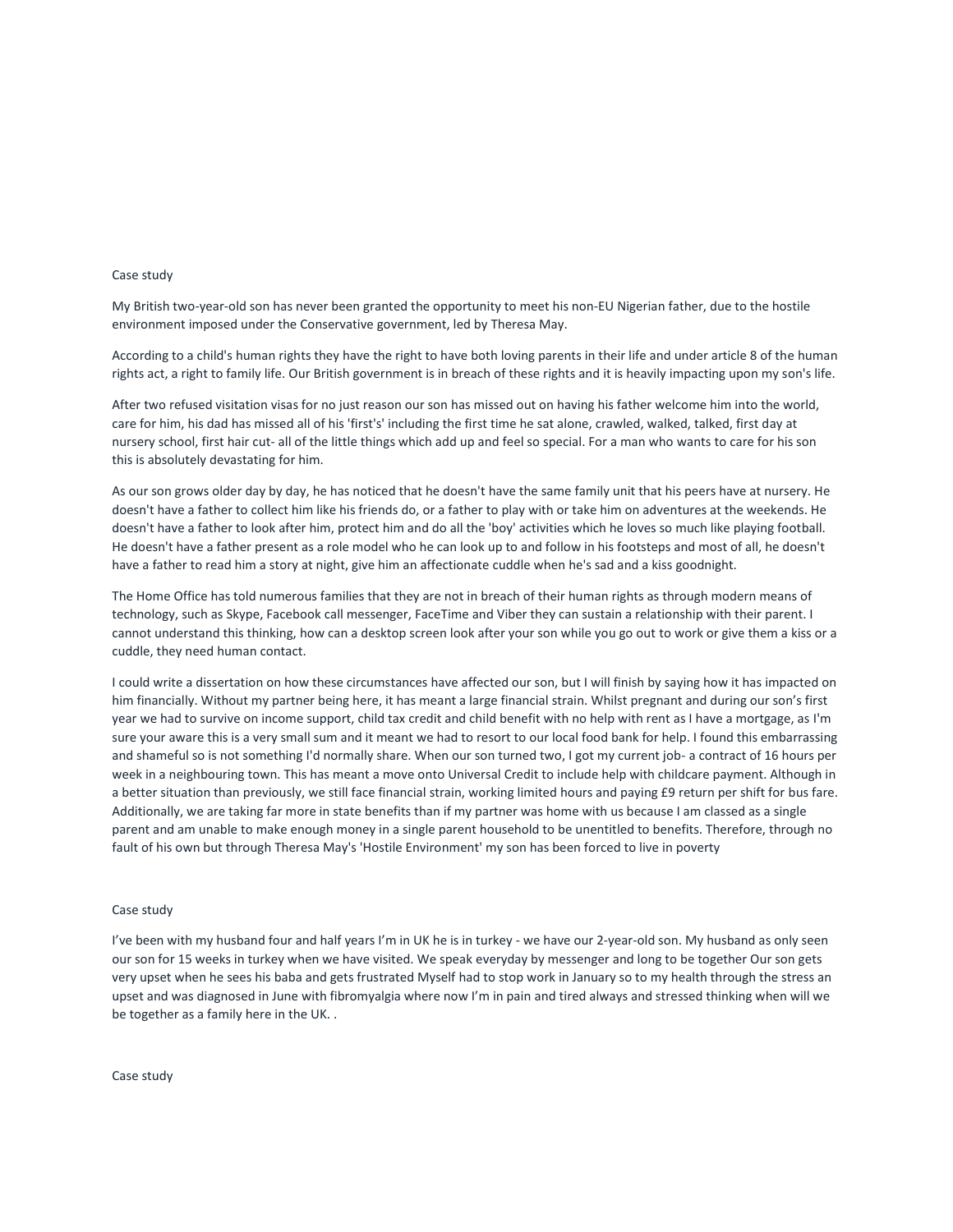Our daughter is 4. She has never lived with her dad due to the visa rules. She suffers terrible separation anxiety and has done for a number of years due to our situation. It all has a lasting effect on her such as when we come home from seeing him and saying bye, she goes through bouts of emotional breakdowns, wetting herself, having bad dreams and a terrible sleeping pattern which professionals say is all due to her being away from her dad. She often says things like she wants her baba to live in our house and why he doesn't come to her birthday parties resulting in her feeling insecurities. She loves her dad so much but the only contact they have is video chat and seeing each other a couple of weeks a year. It is heart-breaking watching what the rules are doing to my daughter and as she gets older it's getting worse. It doesn't just go away either, this affects her every single day and it shouldn't have to. My child's wellbeing and mental health should not be affected on the grounds of what I earn. I wish I could wave a wand and make it all better for her -no one wants to watch their child suffer and be robbed of a loving parent and family home

### Case study

My wife and I (both university educated) and our 2 British Children have been massively affected by a wrong decision to reject my wife's spouse settlement visa in June 2016.

After two years, two wrong Home Office decisions and three wrong Immigration Tribunal Judgements, we had our Judicial Review upheld on 17th Jan 2018 and consequently Justice Lane (President of the Upper Tribunal Immigration and Asylum Chamber) decided in our favour at appeal on 4th May this year (23 Months after our initial valid application) (both judgements attached)

This simple miscalculation of our financial documents and repeated upholding of this mistake by three Tribunal Judges prior to Judicial Review. Unbelievably nearly 5 months after our successful appeal, we are still awaiting my wife's visa, although pressure on our local MP (David Rutley) and increasing media exposure, including an article covering a small aspect of our case in the Guardian back in May has meant that the Home Office is now communicating with us to expedite my wife's visa being issued.

Issuing my wife's visa will only begin to address the consequences we and our children have faced and still face, and after requesting a meeting with Sajid Javid we were promised over a month ago a response from Caroline Nokes, which has also yet to materialise.

Unable to return to the UK as planned for the birth of our second child in 2016, he was born in Thailand, whilst we waited over a year without our appeal being properly addressed. As we had sold our house and business in Thailand to meet the £62.500 savings requirement for the Settlement Visa, we were left not only homeless with our newborn son and 2-year-old daughter, but I was no longer eligible for a work permit under Thailand's strict labour laws.

It is not lightly when I say we were left stateless as a family, unable to work and living of our rapidly diminishing savings in hotel accommodation, as we had no idea how long we would have to remain to even enable us to sign a rental agreement.

We were eventually exiled for over a year in Thailand, during which time my father became quite ill, and fearing he might die before meeting his grandchildren we returned to the UK with my wife on a 6 month Visitor Visa in August last year, hoping also our appeal would be upheld in the interim, but fearing we would have to relocate to Ireland under EU Treaty Rights as many British Citizens have been forced to do.

Unfortunately, our appeal was rejected by a third Judge in October, whilst my wife and I were living in cramped conditions at my parents with our two children. The emotional and financial strain and uncertainty became unbearable and I was forced to prepare and file the Judicial Review myself as we had very limited savings remaining to pay for Solicitors.

The night before I had to submit the Judicial review, my wife, unable to cope said she wanted to leave the children and return to Thailand and in the ensuing argument I pushed my wife and struck her with a Peppa Pig Sticker book whilst shouting which led to her phoning the police in desperation.

Despite everything we had suffered over the previous 2 years, neither my wife nor I could ever have imagined the nightmare that ensued.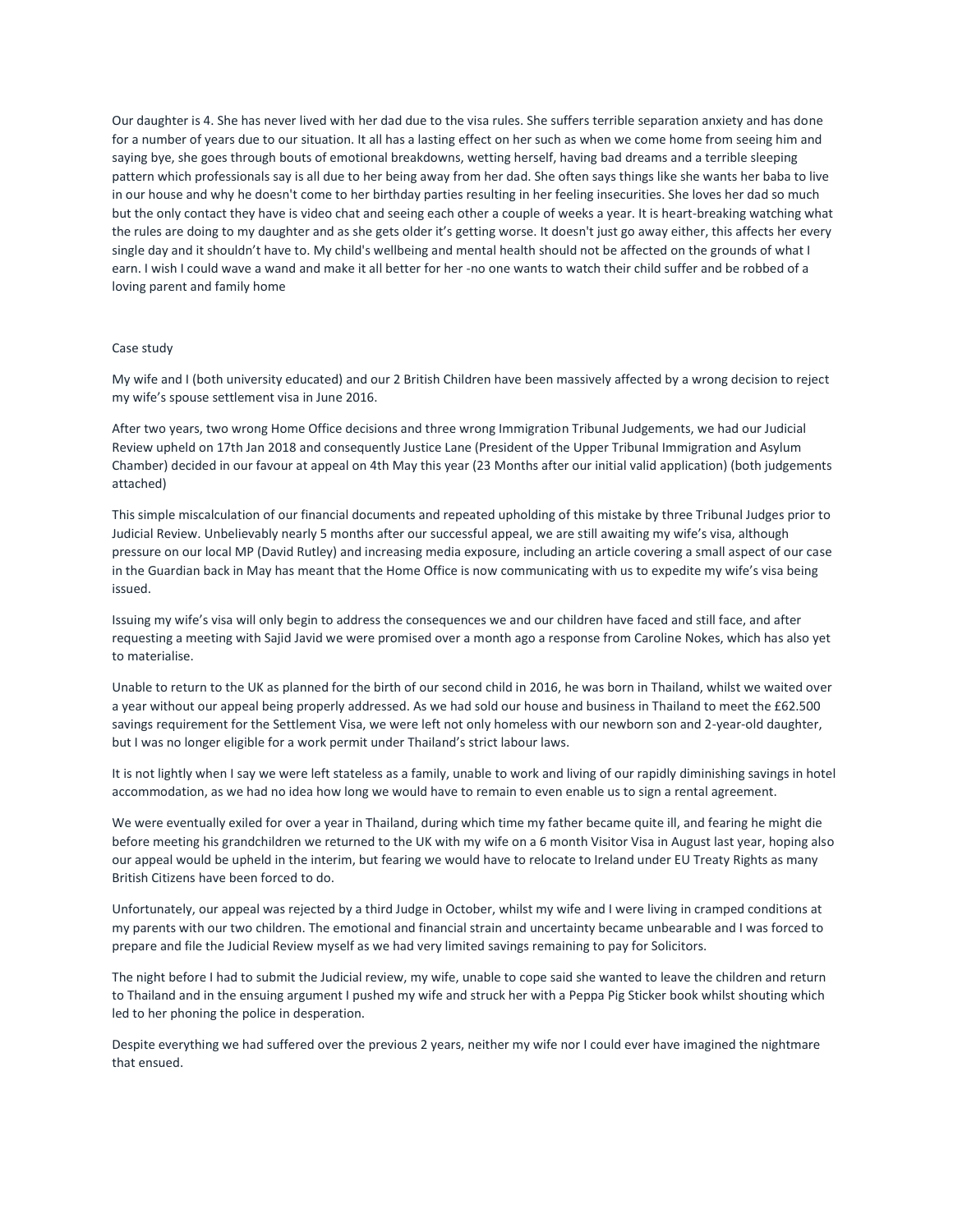As is police protocol, I was arrested and detained, and my wife left with both children. However, as we were living at my parents, my wife was not returned to her home as would normally occur but put into Social Care and subsequently a women's refuge with the children, as we were technically homeless.

Due to bail conditions, we were unable to communicate for the following 4 months with my seeing the children once a week for 90 minutes.

The manipulation of my wife and our children's plight by social services is an issue we hope to document in full for the Children's Commissioner and CRAE in future, although with Judicial support we were able to prevent my wife's worst fears materialising, namely that she would be deported, and our children adopted (which we still believe and have substantial evidence was Social Service's intention).

Thankfully my wife and I were quickly able to reconcile once we were able to re-establish communication and within days had received the Judicial Review Judgement in our favour and the Family Court quickly dropped all involvement.

It is frankly a miracle that we are still together happily with our children, and I am aware of many families that have collapsed or are still divided as a direct consequence of the largely unaccountable decisions targeted against low income or self-employed British Citizens and their Families.

The effects however have been exhausting, our children traumatised, denied access to nursery care, their grandparents and a stable home environment, and we have lost all our £100K in savings and a substantial part of my elderly parents' savings.

Despite the highest Judge in the Immigration Appeals Tribunals deciding in our favour 5 months ago, both the Home Office and Ministers continue to act as if their abiding by the Court judgements were at their discretion, and we have received no apology or response to our request for restitution.

27 months after my wife's valid Visa application she is still yet to have it issued, which denies her right to work or access to NHS, despite being a Chronic Hepatitis B sufferer and our children's legal access to free childcare, to which any family earning less than £100K is eligible.

A side issue which was featured in the Guardian, we discovered in court after 2 years, that the Home Office had lost a large proportion of my wife's appeal documents.

This farce has continued, and we were recently informed through our MP, that the 5-month delay since our appeal being upheld was partly due to the Home Office sending my wife's documents to the wrong country.

The Home Office Claims the delay in issuing my wife's visa has also been due to the exceptional nature of our case, however our case is only exceptional in that we were able to continue to Judicial Review and win, where as they know many people simply give up or fail to negotiate the lengthy and deeply compromised appeals process.

What kind of democratic immigration policy can focus on defeating its own citizen's rights to raise their children in their country of birth is beyond comprehension.

I would have thought the MIR is a clear breach of British Children's Article 8 ECHR and I intend to continue to work to focus on legally challenging MIR, Immigration Appeal and Family Court procedure and forced adoption and would be most thankful for your past and present efforts to highlight and rectify these unjust policies.

#### Case study

My husband and I have 9-year-old twins, they have never spent more than 2 months in a year together as my husband works on the ship. He gets more working there plus free plane ticket to Philippines every 6 months. It's heart-breaking whenever it's time for him to go back on the ship. We had decided to finally apply for settlement visa recently so he can retire working on the ship and stay in England, but we got refused. There is no way he can find a job here in Philippines that will be enough to support us especially now that we just have our third child. Our twins grew up without their father on their side and we're afraid it might happen to our newborn baby if we don't win our appeal. My husband missed a lot of occasions and important events in our children's life. Just because my husband's salary goes to my own account and not his we got denied living together as a normal family.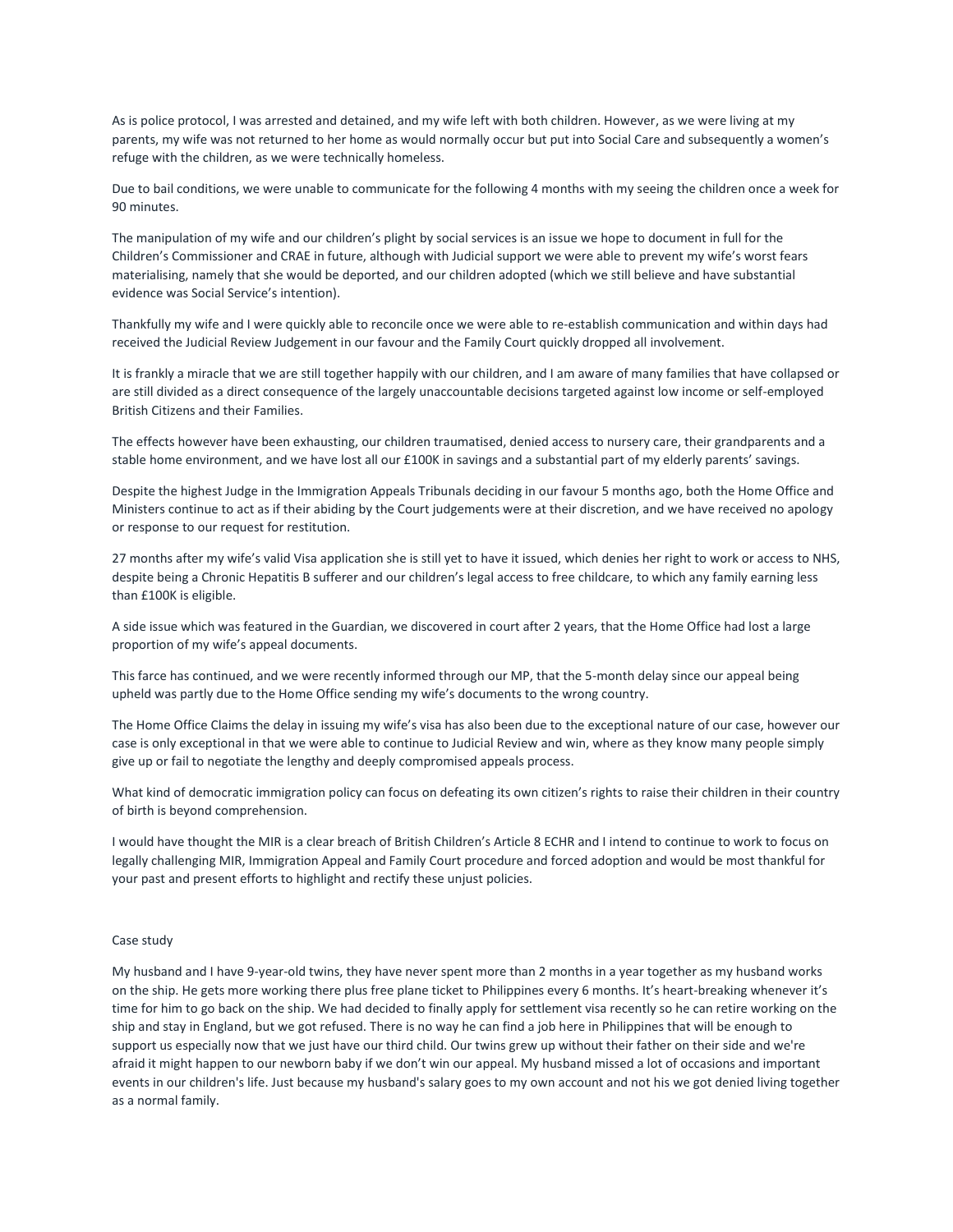## Case study

I am writing to tell of my family experiences and impact of the current immigration rules mostly with my two children. I have been married to a Russian national since July 2012 we have two children. Currently my wife is in Russia with our daughter and our son is here in the U.K. with me as he attends school here. My wife has been in Russia since November 2017 we saw each other as family for one week in April this year. Our son is a very happy and positive child, it sounds awful to say that I could not stand up in court and swear he was unhappy. Since his mother has gone away there have been some changes. While previously when it was time for him to sleep, I would read him a book turn out the light and leave him to go to sleep, with me waking him up in the morning. Now I have to sit with him till he sleeps because he truly is scared and I wake up in the night and he is asleep next to me, he woke up and had a nightmare. He suffers from nightmares frequently he dreams his mother has gone away and is not coming back and wakes up crying. He has saved all his good stickers from school to show his mum when she returns, and he has drawn pictures and made things which are all saved for his mum. He is very stoic, strong and will not show he misses his mum, but I can see he really does. He has made me promise to stop smoking before his mum returns too. Our son speaks two languages Russian and English fluently I can supply his school report on request. I miss our daughter greatly and unlike him because I do not have much physical contact with her anymore it's hard for me to describe. I see she has lost weight she now like me tall and the with the same hair. My wife tells me that when they are playing in the playground she tries to play with the fathers of the other children, she cries because she wants to play with her brother. If I had to move away from the UK, and to be honest my personal circumstances don't allow it, I firmly believe it would affect my son's education and mental wellbeing. The upheaval to move to the UK was hard for him, if he had to return to Russia for example he would only go to school when he is 7 years old. Everything the local school have invested in him will be for nothing, and he will lose his friends. Also, may I bring to your attention that in support of any applications to the Home Office in respect to visas the head of my son's school has been forbidden from writing any letter in support of a visa application by the local authority, why is this? This is not an immigration issue; this is about the rights of children who are being punished because the choices of their parents.

#### Case study

I am married to a man from Tunisia. We have been together for 7 1/2 years and married in 2013 when our little boy was 5 weeks old. We married in Tunisia and I went over with our little boy and my other two children from a previous marriage. If I take you back to 2013 in January when I found out that I was pregnant. I had quite a difficult pregnancy and I was unable to fly over to see my partner at the time due to me being high risk so my husband never got to see me in person pregnant never got to feel our baby kick, to be hands-on during my pregnancy. On September 29th 2013 I went into labour and my husband had to watch me in labour via a video call we were very lucky to be able to do this as the hospital did have strict guidelines that video recording could not be made however they understood our situation and honoured us that beautiful moment. For the first 5 weeks I was bringing up baby on my own and that was very difficult he missed a father bond and for my husband it was extremely upsetting because he just wanted to hold his baby for the first time and he had no control over that. Obviously when he got to meet his son for the first time at the airport with such an emotional experience something that will never be forgotten. Over the weeks and months after we returned the relationship of father and son was obviously done via video calls as our child developed he became used to the fact that his daddy was on a screen and he would give him kisses and cuddles on the phone I remember 1 time my little boy he was 14 months old and he had a toy phone he picked up the phone and looked at it and said Daddy and kiss the screen this broke my heart because this is what our son relates to as his daddy and that is a mobile phone! Visits in the early stages of our son's life were obviously very special and every time We went he had something new to show Daddy however when it was time to say goodbye you could see that he was very confused and started to become quite stressful and upset about it. As our son got towards preschool age and having more sociable awareness around him he started to ask questions such as why is my Daddy not here why does Daddy not come and pick me up from school why can't daddy come and sleep in my bed tonight why can't daddy come and watch me at the school play etc I remember him saying once to one of his friends that his Daddy lived in the sky his friend laughed and said don't be silly but to our son, he is Daddy lives in the sky because that was the only way that he could go and see him was by going on an aeroplane. Our son shows upset and frustration and it is clear that he is missing his father he clearly needs a male around him and is longing to have his daddy he asks many times when is daddy come to our house at the weekend can daddy come to my birthday party. There has been times where he showed anger towards his daddy on the phone saying he doesn't want to speak to him this is not due to a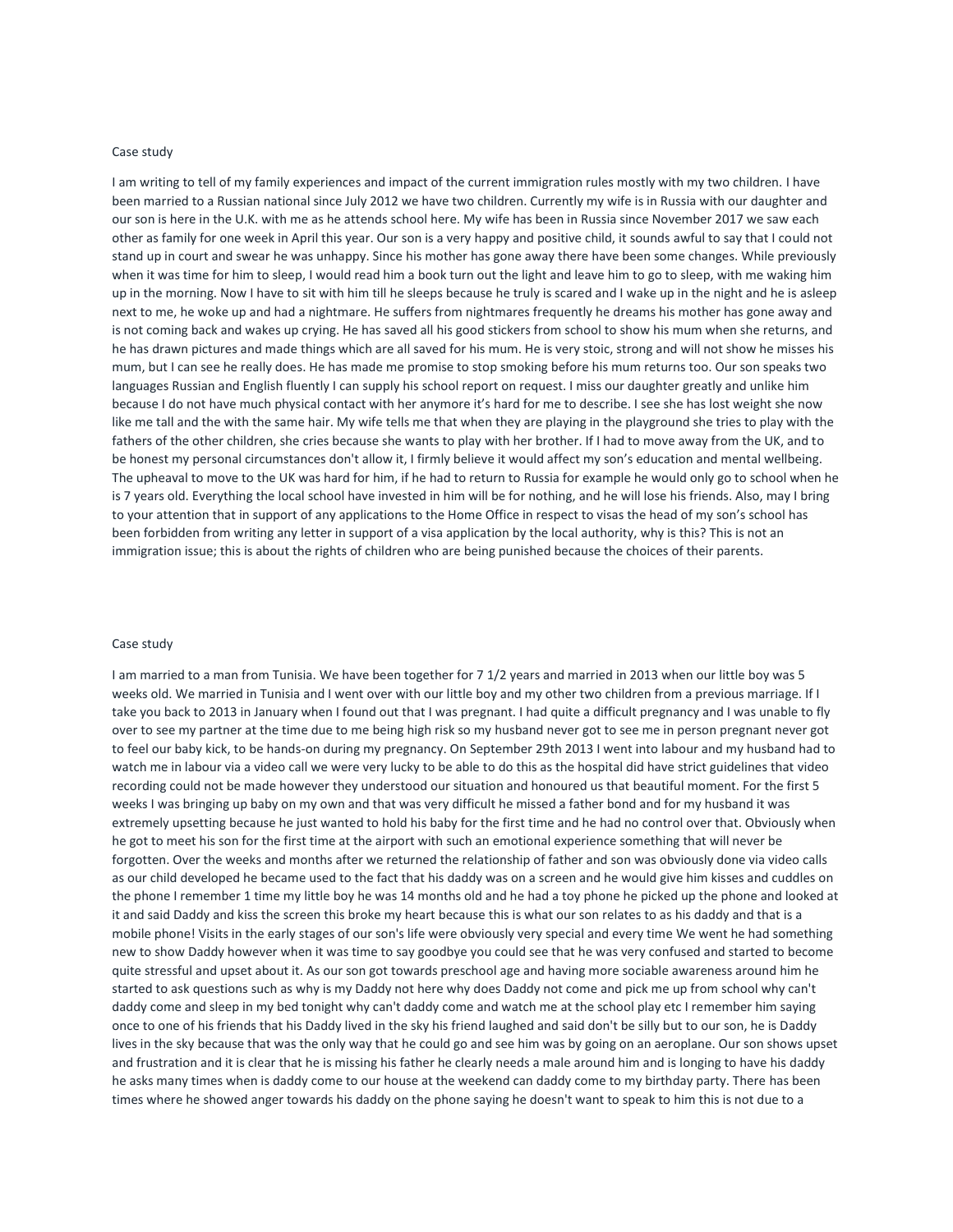normal behaviour this is due to the fact that my child is depressed that he has not got a regular contact with his father. When we go to visit, and we return I have noticed his behaviour changes dramatically for a couple of weeks he becomes quite withdrawn and angry frustrated his behaviour becomes erratic. At school he talks of his father all the time and is very proud of his daddy and of his other culture. Last year the school had a Father's Day and fathers are invited to come to school and play with their children, my son was the only child without his daddy there!!! I asked the school if we could do a video call so that his daddy was potentially there however due to data protection it wasn't possible, so I had to step in and be daddy! This year 2018 he got his wish he actually got to spend the very first time of his life his birthday with his daddy I had to take him out of school which I had to get authorisation for and we spent the day with Daddy it was the best present that he could ever want. ! The impact that is causing on our 5-year-old little boy is awful in fact disgusting that our little boy doesn't have a right to be with his dad and that the courts and the Home Office took that away from him. That he doesn't have a say and that he didn't even get thought off because in the home offices as we put him in that situation. The Home Office think that it's acceptable that we live our lives on a video call and that contact 2 or 3 times a year is enough! In court it was suggested that army life families deal with it so why can't we! When our little boy finally if he is granted gets his daddy in his life here in the UK where he can live a normal life, he will be nearly 7 years old. Is that fair for a child to have to wait 7 years to have his dad!!!!!

### Case study

I have been married to my husband from Turkey for 8 years and we have a daughter together who is 4 years old. We applied under exceptional circumstances for my husband to come and live as a family in April 2018, but we were refused. The refusal included details of another person and did not report any correct information. Our local MP has been in contact with the home office, who are not really cooperating very well. We have since appealed the decision and are still currently living in limbo whilst we await an update

Our daughter has really been affected by not having her dad around words honestly cannot describe how awful and heartbreaking it has been for me to witness the change in her behaviour, when we are together as a family, she is a very happy and content little girl. Right after we came back from seeing her dad 3 months ago, she went through a stage of pulling her own hair out, it was terrible, and it lasted for about a month. We were previously able to go and visit her dad in Turkey every 2 to 3 months, but now our daughter has started full time school, and I am back at work, we don't get the opportunity to visit until at least every 5-6 months.

I am too frightened to approach for any help from a medical professional as I didn't want social services to be contacted and involved, and start doubting us as parents, we just want to be a family but are prevented from that because of these laws, and because of the home office poor decision making.

The only way our daughter sees her daddy is through a telephone which every time she constantly kisses and hugs the phone and doesn't want to let it go.

When she gets ill, she doesn't want me around her, she constantly cries and screams for her dad to the point where I have to call him via video call, just so he can settle her down as she refuses to for me.

Since our daughter started school she is constantly seeing other children with their daddy's, and now the questions have now begun such as "why doesn't daddy want to live in the house with me?" and "why doesn't daddy not want to take me to school like other daddy's do?" I honestly have no answers for these questions and try to stop the tears from filling up in my eyes every time she asks them. She says at least 10 times a day "I miss my daddy mammy do you think he misses me?"

She has always been a very confident little girl, but with each day that goes past without her daddy she is losing her confidence and becoming quite confined.

For us as parents, the words tiring and heart-breaking doesn't come close when we have to describe how we are dealing with this. The onus is on me to hold this all together, I feel like I'm holding a wall and if I drop it, everything around me will crumble, but I have to be strong for our family.

Case study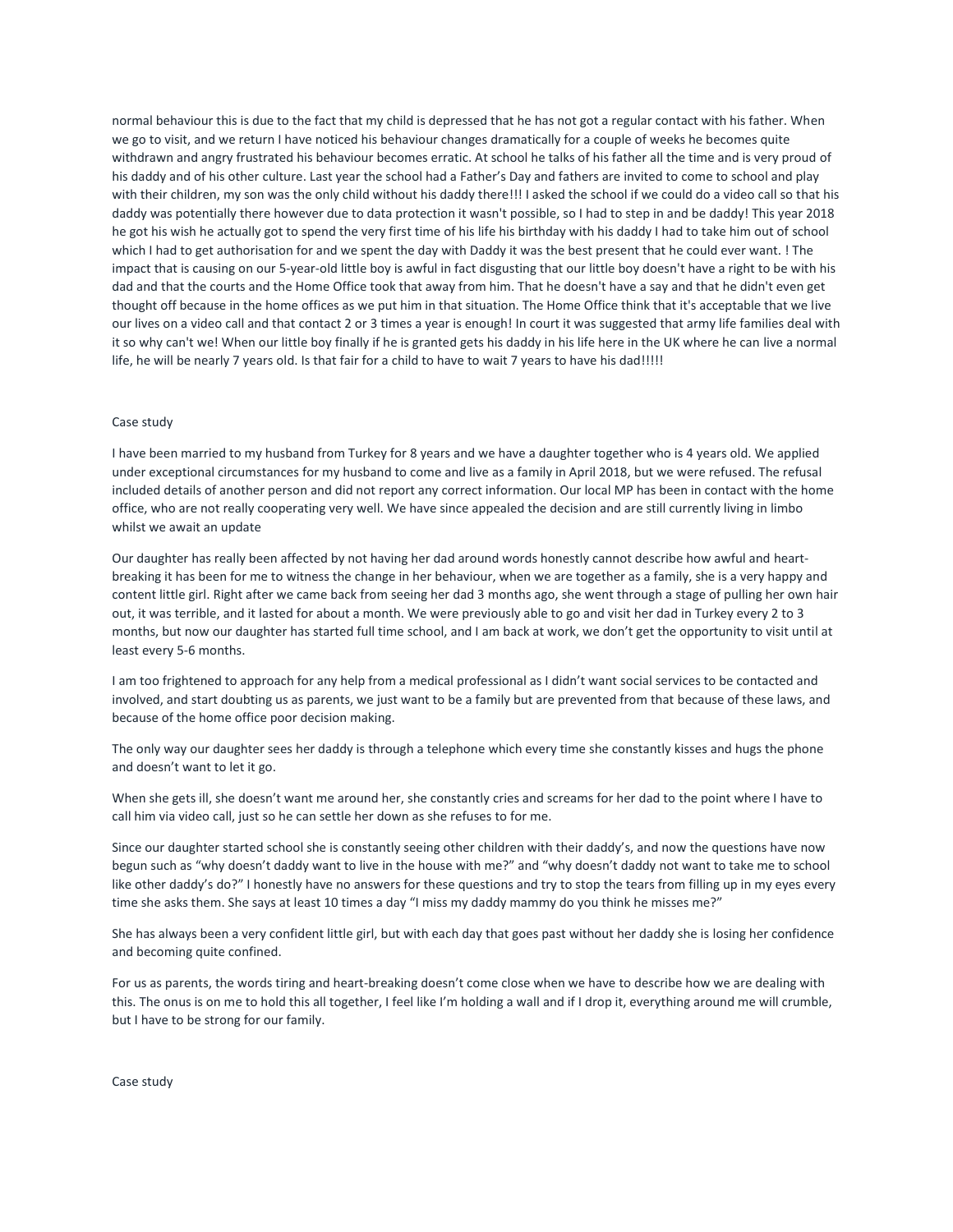I lived in The Philippines from 2005 until 2015. Since then I have been living and working in UK and returning to the Philippines every Christmas for as long as I can afford. I met my wife in 2007, we were friends until 2009 and married in Jan 2017. We have three children, two young daughters (5 & 8) and my wife's son (11) from previous. We also had another son, but he died at five weeks old.

I used to own a popular sports bar in Puerto Galera, my wife managed the day-to-day things there. When she became pregnant with our son it was becoming clear that I had to return to UK as there was not enough spare cash available to support us with a new baby properly. I left to come to UK when our youngest daughter had recently turned two years old and my wife was six months pregnant.

Our son was born, and I was away working. He was diagnosed with late neonatal sepsis.

Being 7000 miles away I was worried sick. My new-born son went into ICU in the nearest hospital from my family (54km) but there weren't enough incubators to put him in. Everything went wrong and I was not in control of anything. I had and in fact still have a hundred questions and nobody to ask them to. I don't know why this happened to my son.

I flew to the Philippines to meet my son in casket and put him in the ground. They do things differently there; the deceased are kept at home for a week in an open coffin with a plastic top so that all the relatives can come around and see them. This tradition sees the house open for a week and many visitors, friends' relatives and neighbours around. This is what I found when I arrived there.

Two weeks later I was back at work in UK. I had no time to grieve or to console my wife and children. My heart was broken into a thousand pieces.

The effect this tragedy had on my children was as you would expect but my wife to her credit was fantastic with them.

I couldn't stop crying for a long time, like 18 months. It would get me at work, in the car or in the shower. Always when I was alone, and my mind would wander.

At least my wife had the kids to keep her busy, but I did not. I turned to alcohol to help me sleep and forget. In the end, it made me quite ill and I had to dramatically change my lifestyle to get out of it. Four years on and we are still separated. I work 80 hours a week to support my family and make sure they have everything they need but I still cannot afford the visa application fees and all the associated costs... Almost twelve thousand pounds to get my family here on a two-year visa. As such, we are moving to Malta next year. My own mother has never met her granddaughters.

### Case Study

Although we have been fortunate enough at this present time not to have to live separately from each other the impact the visa situation has had on our family especially our son has been immense.

My partner has been without status in this country since late 2013 due to visa issues and Home Office incompetence. We have found ourselves in and out of court at great expense to us as a family, my partner has to report to immigration every month and has also spent time in immigration detention. The impact this has had on us as a family has been quite devastating both financially and mentally. My partner has suffered a complete mental breakdown and now suffers from depression, panic disorder, anxiety disorder and PTSD.

Everyday life within our family is extremely difficult at times the huge cost of our constant battle with the Home Office has meant that we are not able to take our son on holiday he hasn't had a holiday since 2013 when he was 2, we don't really go anywhere as we are now paying back a huge amount of money that we had to borrow in order to get my partner released from detention. Our son who is 7 suffers from separation anxiety from his dad when he panics constantly that his dad will be taken away again. When the monthly signings come around our son goes into panic mode, we are not allowed to go into the signing centre with my partner and therefore have to play a waiting game until he returns home this is made doubly worse as this is how he was detained previously without warning and taken away without us being able to see him therefore our son is a nervous wreck on signing day constantly asking me to call his dad's phone until he answers, if this takes longer than expected he is begging me to go look for his dad as he says 'they've taken him again' he's petrified that he will never see his dad again.